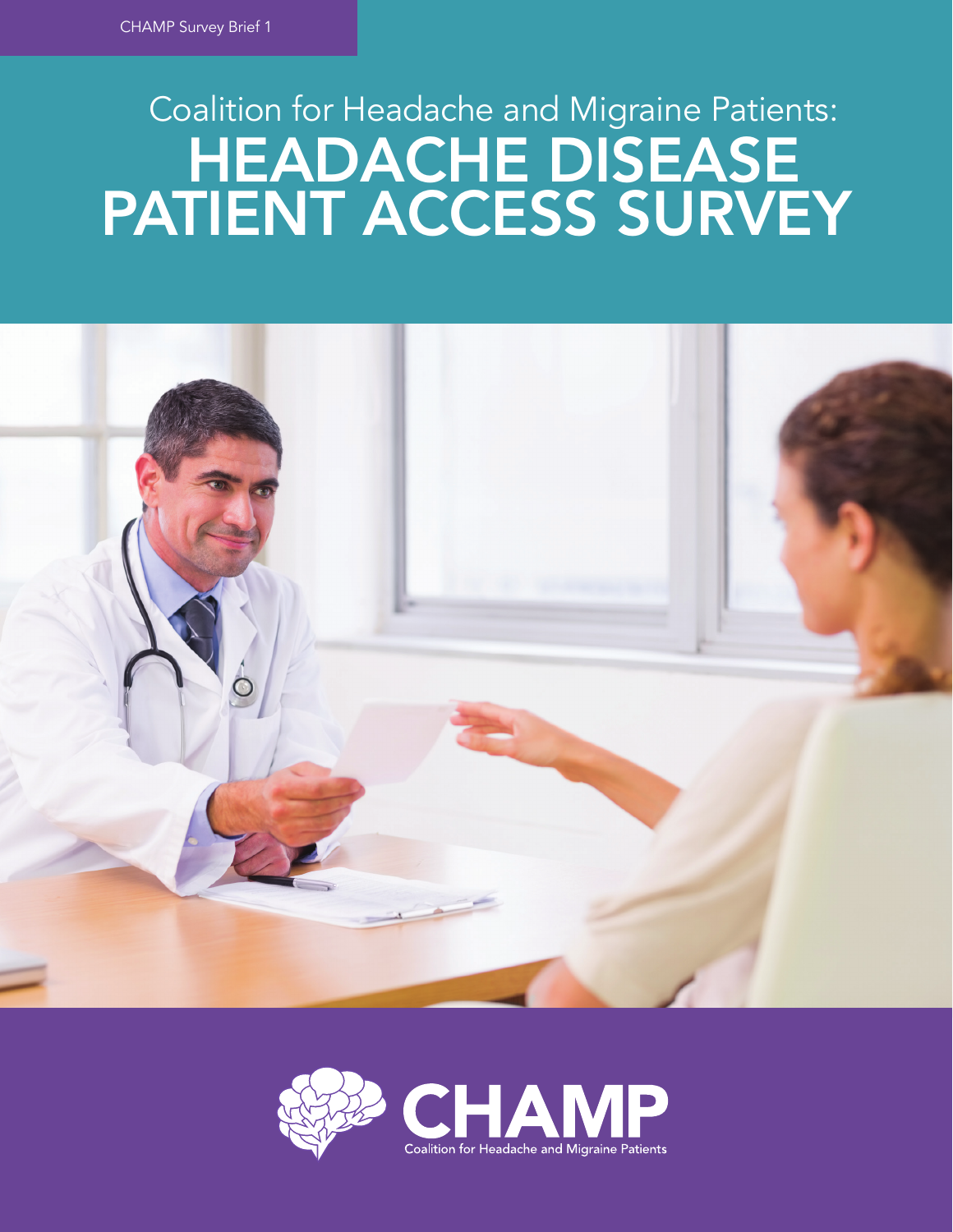## Coalition for Headache and Migraine Patients: Headache Disease Patient Access Survey

*An Introduction to the Methods and Sample* 

Brief 1

By: Beth A. Morton, PhD, Kevin J. Lenaburg, MA, Caroline V. Brooks, MA, Meghan A. Buzby, MBA, Richard B. Lipton, MD, and Dawn C. Buse, PhD

## ACKNOWLEDGEMENTS

The CHAMP Headache Disease Patient Access Survey and this series of briefs have been a team effort. The authors would like to thank the CHAMP coalition participants who read drafts of the survey and offered their feedback, particularly Dr. William Young, our Medical Director. We also acknowledge the hard work of the CHAMP staff and consultants who reviewed countless drafts of the survey; offered analysis advice; provided expert graphic design; and ensured the results would be effectively communicated to our headache and migraine community. Thanks to: Sean Maher, Amy Graham, Christina Daigneault, Jessica Napier, Monica Harrington, and Lubi Lenaburg (PhD).

## EXECUTIVE SUMMARY

During the winter of 2019–2020, the Coalition for Headache and Migraine Patients (CHAMP) surveyed people with various headache diseases in order to provide data for the organization's research and advocacy efforts. The web-based survey was distributed by CHAMP and its coalition participants primarily through social media and newsletters. Included topics covered headache symptoms and severity, patient–healthcare professional interactions, treatments, health insurance access, and stigma, among other constructs.

A total of 3,514 respondents initiated the survey. Of those, 3,054 were eligible adults living in the United States who had experienced at least one headache in the past year. A total of 2,037 of those eligible respondents completed the survey.

The brief is the first in a series presenting results from the CHAMP Headache Disease Patient Access Survey and is meant as a reference, providing our methodology and sample demographics. Additionally, we share our findings on the frequency of various headache types and headache characteristics. In particular, highlights from our findings include:

- The CHAMP sample is distinct in that it has a high proportion of white respondents, women, and people 50 years old or older (**Table 3**). We propose this reflected the demographics of the CHAMP coalition participants' social media followings.
- Compared to population estimates of various headache types, the CHAMP sample has a much higher proportion of people with a selfreported diagnosis of migraine, cluster headache, new daily persistent headache, and post-traumatic headache (**Table 5**).
- Over one-third of the CHAMP sample experienced headache on 25 days per month or more (**Figure 2**).
	- º The *subsample with migraine* is also over-represented by those with chronic migraine, compared to population estimates (**Table 3**).
- Of those *who have migraine*, 29% reported being disabled or on disability (**Table 4**).
- Among those with *only one headache type*,
	- <sup>o</sup> cluster headache was rated the most painful ( $\bar{x}$  = 9.4 out of 10), (Figure 3) and
	- <sup>o</sup> the mean age of onset was youngest for migraine ( $\bar{x}$  = 21.5 years) (**Figure 4**).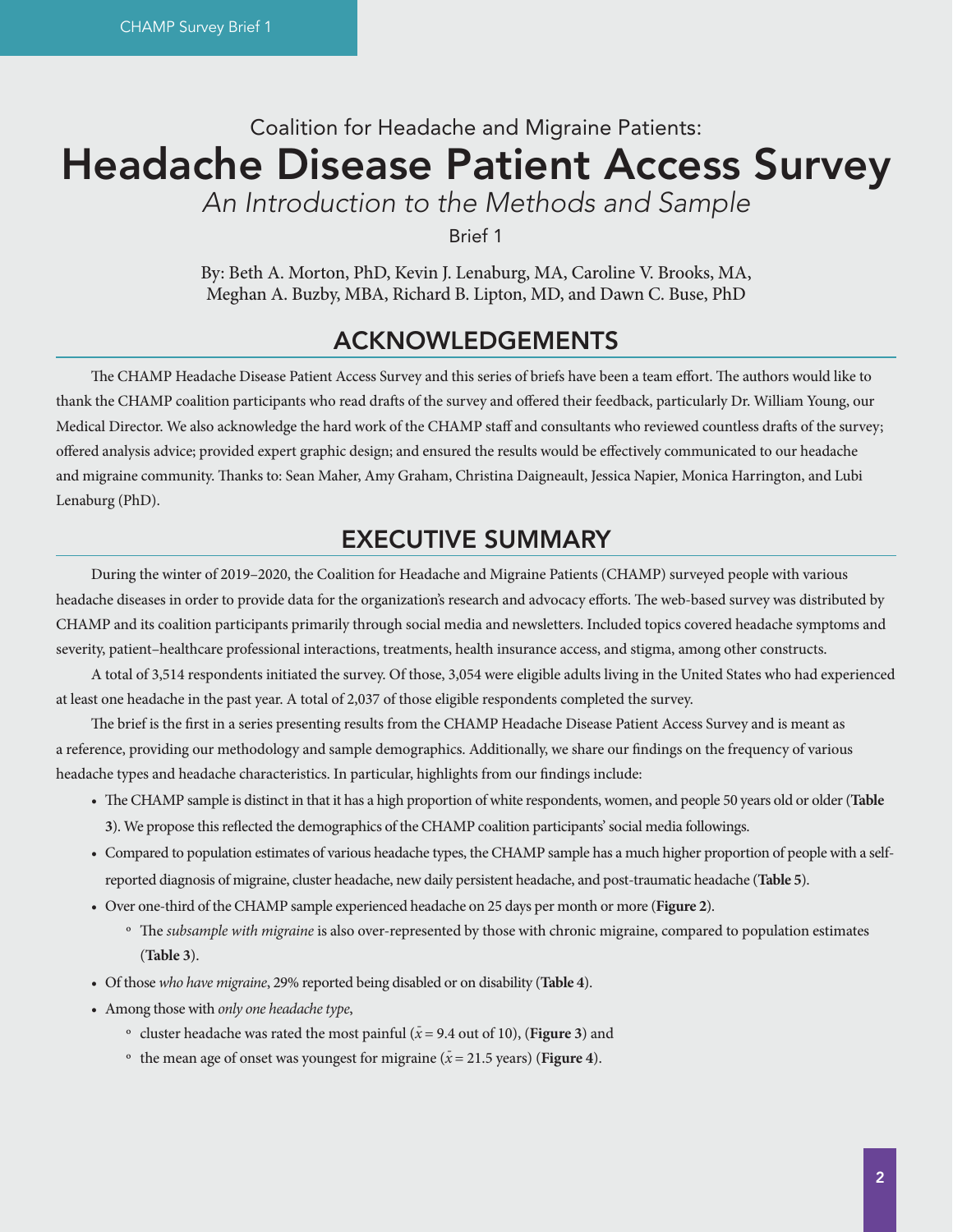## INTRODUCTION

The Coalition for Headache and Migraine Patients (CHAMP) brings together people with migraine, cluster headache, and other headache diseases, along with organizations, medical and scientific participants, and other leaders in the field, to enhance communication, provide support, and advocate for people living with headache diseases. During the winter of 2019–2020, CHAMP fielded a survey on the needs of people with various headache diseases. The survey was meant to provide data on peoples' lived experiences both to support the organization's research and advocacy efforts and to give voice to the U.S. headache community. The survey sought to evaluate headache symptoms and severity, patient–healthcare professional interactions, treatment, health insurance access, and stigma, among several other constructs.

This brief is the first in a series describing the results of the CHAMP Headache Disease Patient Access Survey (HDPAS) relating to the experiences of people with migraine and other headache diseases: from diagnosis to symptoms and access barriers. In this brief, the motivations, methodology, sample description, and respondent demographics are presented. We also present data on the frequency of headache types, mean headache days per month, and mean pain level and age of onset of respondents' most severe headache type.

## BACKGROUND

#### **Key Migraine and Headache U.S. Epidemiologic Studies**

The CHAMP HDPAS adds to a growing number of studies conducted to better track and understand the burden of headache and migraine in the United States. To set the context, **Table 1** provides an overview of several well-known epidemiologic migraine studies based in the United States: the American Migraine Study I (AMS I), the American Migraine Study II (AMS II), the American Migraine Prevalence and Prevention (AMPP) Study, the Chronic Migraine Epidemiology and Outcomes (CaMEO) Study, the Migraine in America Symptoms and Treatment (MAST) Study, and the Observational Survey of the Epidemiology, Treatment and Care of Migraine (OVERCOME) Study. Each study has focused on different aspects of the migraine experience from prevalence and disability<sup>1</sup> and comorbidities and risks<sup>2-4</sup> to differences between chronic and episodic migraine,<sup>5,6</sup> lost productivity,<sup>7</sup> and unmet treatment needs.<sup>8</sup> The newest is OVERCOME, whose results thus far have been presented in scientific abstracts.<sup>9,10</sup> Most of these studies used U.S. populationbased sampling techniques. This means they matched their study populations to U.S. Census demographics to assess prevalence and other outcomes in a sample that is representative of the United States population as a whole.

In addition to the epidemiologic studies, Migraine.com has conducted an annual survey called "Migraine in America" (**Table 1**). Historically, this survey, which began in 2012, targeted people living with migraine, although in 2019, the survey began to include people with cluster headache. The Migraine in America survey samples from people who follow Migraine.com's website and social media, making it more similar to CHAMP's survey than the national epidemiologic studies are in terms of recruitment design. Unlike epidemiological studies, both the Migraine in America and CHAMP surveys have a bias of self-selection; people who engage in patient communities are likely more experienced with, burdened by, and thus knowledgeable of headache diseases relative to the general population.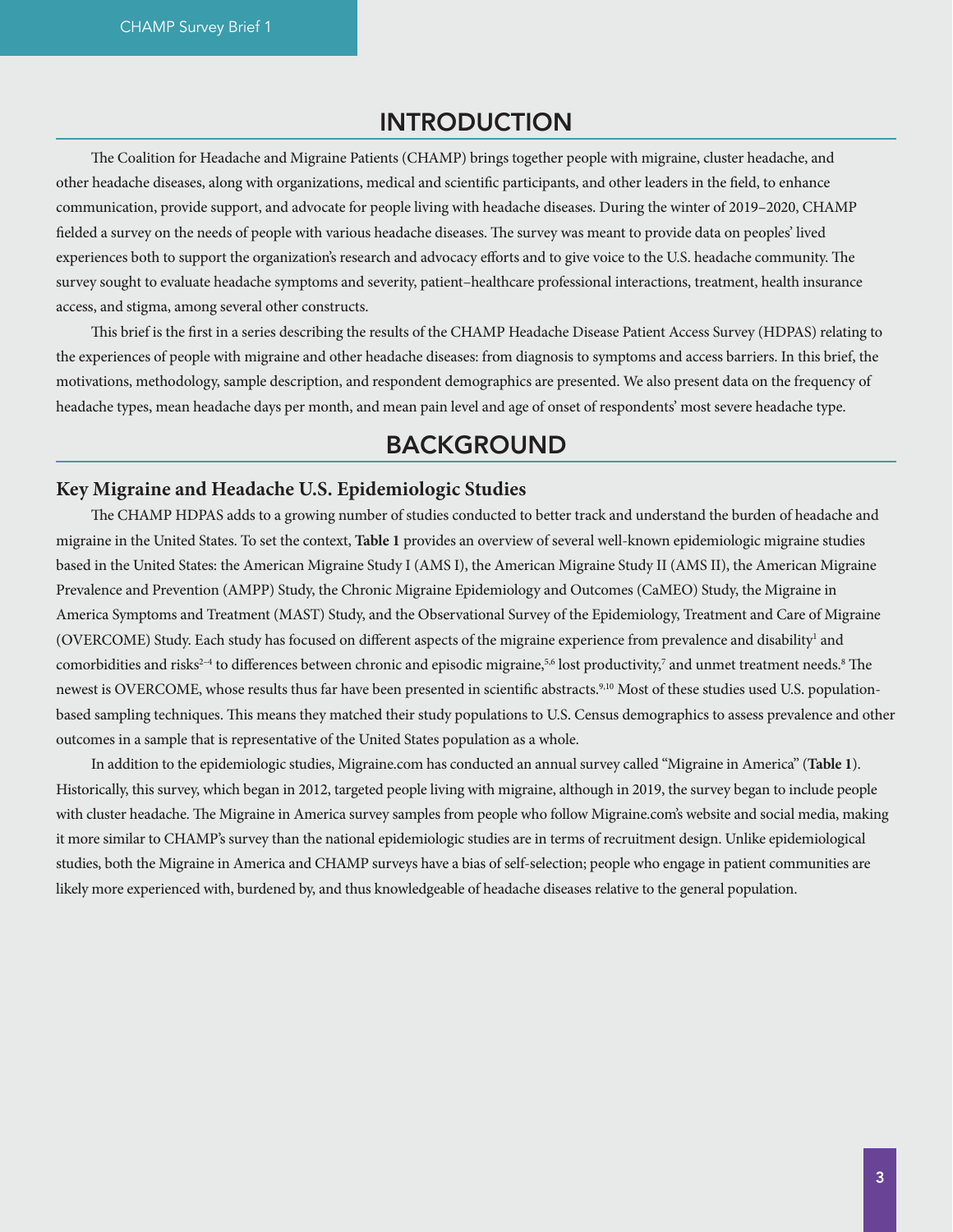| $\frac{1}{2}$<br> <br> <br> |
|-----------------------------|
| $\sin$ the l<br>בח+ מדי ה   |
|                             |
| <b>COLEMBIA COMPLETED</b>   |
| י דוח הדודמי הד<br>١        |
| i mun<br>$\sqrt{20}$        |
| ;                           |

| <b>Study objective</b>                         | demographics of people with<br>the prevalence and socio-<br>First study to describe<br>migraine                                                                                                                              | people with migraine and compare<br>demographics, and burden of<br>Describe prevalence,<br>to previous wave                                                                                                                   | comorbidities between those with<br>episodic compared to chronic<br>demographics and rates of<br>Examine differences in<br>migraine                                                                                                                            | focusing on people with chronic<br>Assess headache frequency and<br>disability changes over a year,<br>migraine                                                                                                   | treatment management, and<br>unmet needs of people with<br>Understand the symptoms,<br>migraine                                                                                                                   | Understand the burden of migraine<br>appropriate treatment, and assess<br>treatment options may influence<br>and stigma, identify barriers to<br>how the introduction of novel<br>delivery of care and outcomes                      | and broader impact of migraine on<br>peoples' lives. Extended to cluster<br>Understand the challenges faced<br>symptoms, common triggers.<br>Identify migraine frequency,<br>headache in 2019 | treatments, and the related barriers<br>healthcare professionals, and<br>headache-related diagnosis,<br>Examine experiences with                                             |
|------------------------------------------------|------------------------------------------------------------------------------------------------------------------------------------------------------------------------------------------------------------------------------|-------------------------------------------------------------------------------------------------------------------------------------------------------------------------------------------------------------------------------|----------------------------------------------------------------------------------------------------------------------------------------------------------------------------------------------------------------------------------------------------------------|-------------------------------------------------------------------------------------------------------------------------------------------------------------------------------------------------------------------|-------------------------------------------------------------------------------------------------------------------------------------------------------------------------------------------------------------------|--------------------------------------------------------------------------------------------------------------------------------------------------------------------------------------------------------------------------------------|-----------------------------------------------------------------------------------------------------------------------------------------------------------------------------------------------|------------------------------------------------------------------------------------------------------------------------------------------------------------------------------|
| Screening criteria                             | previous 12 months with unilateral or pulsating<br>pain, and either sensitivity to light and noise or<br>nausea or vomiting, or a visual or sensory aura<br>ICHD-1; at least 1 severe headache in the<br>before the headache | previous 12 months with unilateral or pulsating<br>pain, and either sensitivity to light and noise or<br>nausea or vorniting, or a visual or sensory aura<br>ICHD-1; at least 1 severe headache in the<br>before the headache | vomiting, or a visual or sensory aura before the<br>ICHD-2; at least 1 severe headache in the past<br>year but less than 15 within the past month,<br>with unilateral or pulsating pain, and either<br>sensitivity to light and noise or nausea or<br>headache | migraine with unilateral pain, pulsating pain,<br>activity and associated with nausea, light and<br>ICHD-3 beta; lifetime recall of headache or<br>moderate to severe, exacerbated by normal<br>noise sensitivity | migraine with unilateral pain, pulsating pain,<br>activity and associated with nausea, light and<br>ICHD-3 beta; lifetime recall of headache or<br>moderate to severe, exacerbated by normal<br>noise sensitivity | 3 criteria for migraine using the validated AMS/<br>past year AND self-reported medical diagnosis<br>Experienced at least one headache/migraine in<br>of migraine AND/OR met the modified ICHD-<br>AMPP migraine diagnostic screener | Individuals currently diagnosed with migraine                                                                                                                                                 | headache or migraine over the past year not due<br>to a hangover or illness and endorsed one of 18<br>Survey completers who had at least one<br>headache types or conditions |
| headache or<br>Reported<br>migraine<br>rate of | (migraine)<br>12.1%                                                                                                                                                                                                          | (migraine)<br>12.6%                                                                                                                                                                                                           | (migraine)<br>11.7%                                                                                                                                                                                                                                            | (migraine)<br>28.7%                                                                                                                                                                                               | (migraine)<br>192%                                                                                                                                                                                                | (migraine)<br>24.9%                                                                                                                                                                                                                  | (migraine)<br>100%                                                                                                                                                                            | (headache,<br>including<br>migraine)<br>100%                                                                                                                                 |
| respondents<br>Number of                       | 20,468                                                                                                                                                                                                                       | 29,727                                                                                                                                                                                                                        | 162,576                                                                                                                                                                                                                                                        | 58,418                                                                                                                                                                                                            | 95,821                                                                                                                                                                                                            | 41,925                                                                                                                                                                                                                               | 3,923                                                                                                                                                                                         | 2,037                                                                                                                                                                        |
| reported<br>statistics<br>Year of              | 1989                                                                                                                                                                                                                         | 1999                                                                                                                                                                                                                          | 2004                                                                                                                                                                                                                                                           | 2012                                                                                                                                                                                                              | 2017                                                                                                                                                                                                              | 2018                                                                                                                                                                                                                                 | 2016                                                                                                                                                                                          | 2019-2020                                                                                                                                                                    |
| Sampling<br>unit                               | Individuals<br>ages 12+                                                                                                                                                                                                      | Individuals<br>ages 12+                                                                                                                                                                                                       | Individuals<br>ages 12+                                                                                                                                                                                                                                        | Adults 18+                                                                                                                                                                                                        | Adults 18+                                                                                                                                                                                                        | Adults 18+                                                                                                                                                                                                                           | Adults 18+                                                                                                                                                                                    | Adults 18+                                                                                                                                                                   |
| Sampling<br>technique                          | representative <sup>1</sup><br>Nationally                                                                                                                                                                                    | representative <sup>1</sup><br>Nationally                                                                                                                                                                                     | representative <sup>1</sup><br>Nationally                                                                                                                                                                                                                      | representative<br>Nationally                                                                                                                                                                                      | representative<br>Nationally                                                                                                                                                                                      | representative<br>Nationally                                                                                                                                                                                                         | from migraine<br>self-selected<br>community<br>Purposive,                                                                                                                                     | from headache<br>and migraine<br>self-selected<br>community<br>Purposive,                                                                                                    |
| Study type                                     | sectional<br>Cross-                                                                                                                                                                                                          | sectional<br>Cross-                                                                                                                                                                                                           | yearly follow-<br>Longitudinal;<br>ę                                                                                                                                                                                                                           | Longitudinal;<br>follow-ups<br>3 month                                                                                                                                                                            | Longitudinal;<br>follow-ups<br>6 month                                                                                                                                                                            | Longitudinal;<br>cohorts and<br>multiple<br>multiple<br>waves                                                                                                                                                                        | sectional;<br>repeated<br>annually<br>Cross-                                                                                                                                                  | sectional<br>Cross-                                                                                                                                                          |
| conducted<br>Year(s)                           | 1989                                                                                                                                                                                                                         | 1999                                                                                                                                                                                                                          | $2004 -$<br>2009                                                                                                                                                                                                                                               | $2012 -$<br>2013                                                                                                                                                                                                  | $2017 -$<br>2018                                                                                                                                                                                                  | 2018,<br>2019,<br>2020                                                                                                                                                                                                               | Present<br>$2012 -$                                                                                                                                                                           | $2019 -$<br>2020                                                                                                                                                             |
| Acronym                                        | <b>AMSI</b>                                                                                                                                                                                                                  | <b>AMSII</b>                                                                                                                                                                                                                  | <b>AMPP</b>                                                                                                                                                                                                                                                    | CaMEO                                                                                                                                                                                                             | MAST                                                                                                                                                                                                              | COME<br>OVER-                                                                                                                                                                                                                        |                                                                                                                                                                                               | <b>CHAMP</b><br><b>HDPAS</b>                                                                                                                                                 |
| Study name                                     | Migraine Study I<br>American                                                                                                                                                                                                 | American Migraine<br>Study II                                                                                                                                                                                                 | American Migraine<br>Prevention Study<br>Prevalence and                                                                                                                                                                                                        | Epidemiology and<br>Chronic Migraine<br>Outcomes Study                                                                                                                                                            | America Symptoms<br>and Treatment<br>Migraine in<br>Study                                                                                                                                                         | Treatment and Care<br>Epidemiology,<br>Observational<br>Survey of the<br>of Migraine                                                                                                                                                 | America survey<br>(Migraine.com)<br>Migraine in                                                                                                                                               | <b>CHAMP</b> Headache<br>Disease Patient<br>Access survey<br>(this survey)                                                                                                   |

'Survey administered via panel that targets demographics intended to be representative of U.S. population. Note: See key references.  $^{1.8,11\ldots 18}$ 1Survey administered via panel that targets demographics intended to be representative of U.S. population. Note: See key references.<sup>1,6,8,11-18</sup>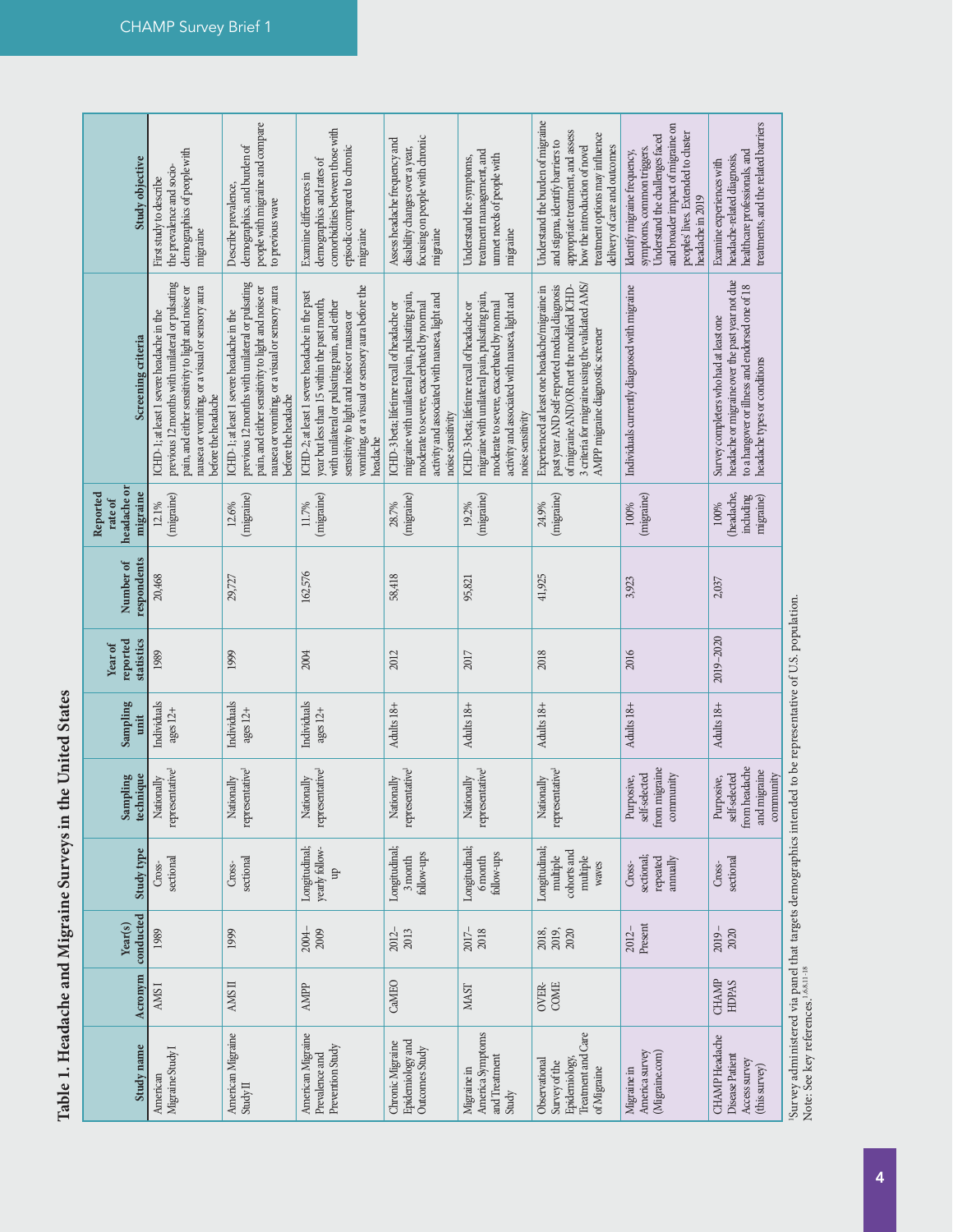Other national surveys have been used to study headache and migraine, but are more broadly focused on general health. Some examples are the National Health Interview Survey (NHIS),<sup>19</sup> the National Health and Nutrition Examination Survey,<sup>20</sup> the National Ambulatory Medical Care Survey, and the National Hospital Ambulatory Medical Care Survey.21 The latter two focus on patient records from physicians and hospitals to examine reasons for seeking care.

| Study name                                                          | Acronym       | Year(s)<br>conducted                 | <b>Study type</b>                         | Sampling<br>technique        | <b>Sampling</b><br>unit                   | Year of<br>reported<br>statistics | Number of<br>respondents                            | <b>Reported</b><br>rate of<br>headache<br>or<br>migraine | <b>Screening</b><br>criteria                                                                 | <b>Study objective</b>                                                                                                       |
|---------------------------------------------------------------------|---------------|--------------------------------------|-------------------------------------------|------------------------------|-------------------------------------------|-----------------------------------|-----------------------------------------------------|----------------------------------------------------------|----------------------------------------------------------------------------------------------|------------------------------------------------------------------------------------------------------------------------------|
| National<br>Health<br><b>Interview</b><br>Survey                    | <b>NHIS</b>   | 1957–Present                         | Yearly<br>repeated<br>cross-<br>sectional | Nationally<br>representative | <b>Adults</b><br>$18+$                    | 2015                              | 33,672                                              | $15.3\%$ <sup>1</sup>                                    | Severe headache<br>or migraine<br>during past 3<br>months                                    | Monitor the health status and<br>heath care access of the U.S.<br>in order to progress towards<br>national health objectives |
| National<br>Health and<br><b>Nutrition</b><br>Examination<br>Survey | <b>NHANES</b> | 1999–Present                         | Yearly<br>repeated<br>cross-<br>sectional | Nationally<br>representative | <b>Adults</b><br>$20+$                    | 1999-<br>2004                     | 15,322                                              | 22.7%                                                    | Severe headache<br>or migraine<br>during past 3<br>months                                    | Understand the health and<br>nutrition of both adults and<br>children in the U.S.                                            |
| National<br>Ambulatory<br>Medical Care<br>Survey                    | <b>NAMCS</b>  | 1973-1981,<br>1985, 1989-<br>Present | Yearly<br>repeated<br>cross-<br>sectional | n/a                          | Physicians<br>(patient<br>records)        | 2009                              | 1822<br>physicians,<br>32,881<br>patient<br>records | $1.2\%$ of<br>visits due<br>to "pain<br>in head"         | Headache-related<br>reasons for visit<br>or prescribed<br>medication                         | Gather information about<br>why and how people use<br>ambulatory medical services<br>in the U.S.                             |
| National<br>Hospital<br>Ambulatory<br>Medical Care<br>Survey        | <b>NHAMCS</b> | 2009-Present                         | Yearly<br>repeated<br>cross-<br>sectional | n/a                          | Hospitals<br><i>(patient)</i><br>records) | 2014                              | 283 hospitals<br>23,844<br>patient<br>records       | $3.0\%$ of<br>visits due<br>to "pain<br>in head"         | Headache-related<br>reasons for visit,<br>diagnosis, testing,<br>or prescribed<br>medication | Gather information about how<br>and why people use care and<br>services in hospital emergency<br>and outpatient departments  |

**Table 2. CDC-funded Surveys that Collect Headache and Migraine Data**

<sup>1</sup>Age-adjusted prevalence.

Note: NHIS, NHANES, NAMCS, and NHAMCS are only a small sampling of nationally representative studies that collect data on headache and migraine. See key references.<sup>19-23</sup>

#### **Headache Prevalence by Type**

Although global estimates of the prevalence of tension-type headache vary, it is consistently deemed the most common primary headache. Global, lifetime prevalence is estimated to be about 38% but ranges from 10% to 87% depending on study demographics and methodology.24,25 Other types of headache diseases affect fewer individuals but can be more disabling. Although the specific estimates vary slightly, multiple studies agree that migraine is quite prevalent within the U.S. population, particularly for women. The NHIS found 15.3% of the U.S. population has experienced migraine or severe headaches within the past 3 months; this breaks down to 9.7% of males and 20.7% of females.<sup>23</sup> The AMPP study found 11.7% of the U.S. adult population has migraine, including 17.3% of women and 5.7% of men.<sup>22,26</sup> Sex differences peaked in midlife.<sup>26</sup> Although the various epidemiological studies of migraine span several decades, estimates of the prevalence of migraine remain consistent across time.<sup>23</sup>

New daily persistent headache (NDPH) affects between 0.03% and 0.1% of the population, with higher estimates in children and adolescents.16 Although there have not been recent estimates of cluster headache within the United States, global estimates place the lifetime incidence at about 1 per 1,000 individuals.<sup>27</sup> Prevalence rates of post-traumatic headache (PTH) vary widely; some international population-based studies place lifetime estimates around 2.4% in women and 4.7% in men, while 36% of those who experienced a mild traumatic brain injury reported PTH 6 months later.<sup>28</sup>

Migraine is one of the leading causes of disability globally and within the United States;<sup>29</sup> in the United States, migraine is the leading cause of years lived with disability among people under 50 years old.30 A recent survey of those with cluster headache compared their cluster headache pain to other types of pain they experienced and found that cluster headache was rated the most severe by far (*x¯* = 9.7 out of 10), followed by labor pain  $(x = 7.2)$  ( $p < 0.001$ , all differences).<sup>31</sup> In sum, previous research clearly indicates the widespread impact of headache diseases.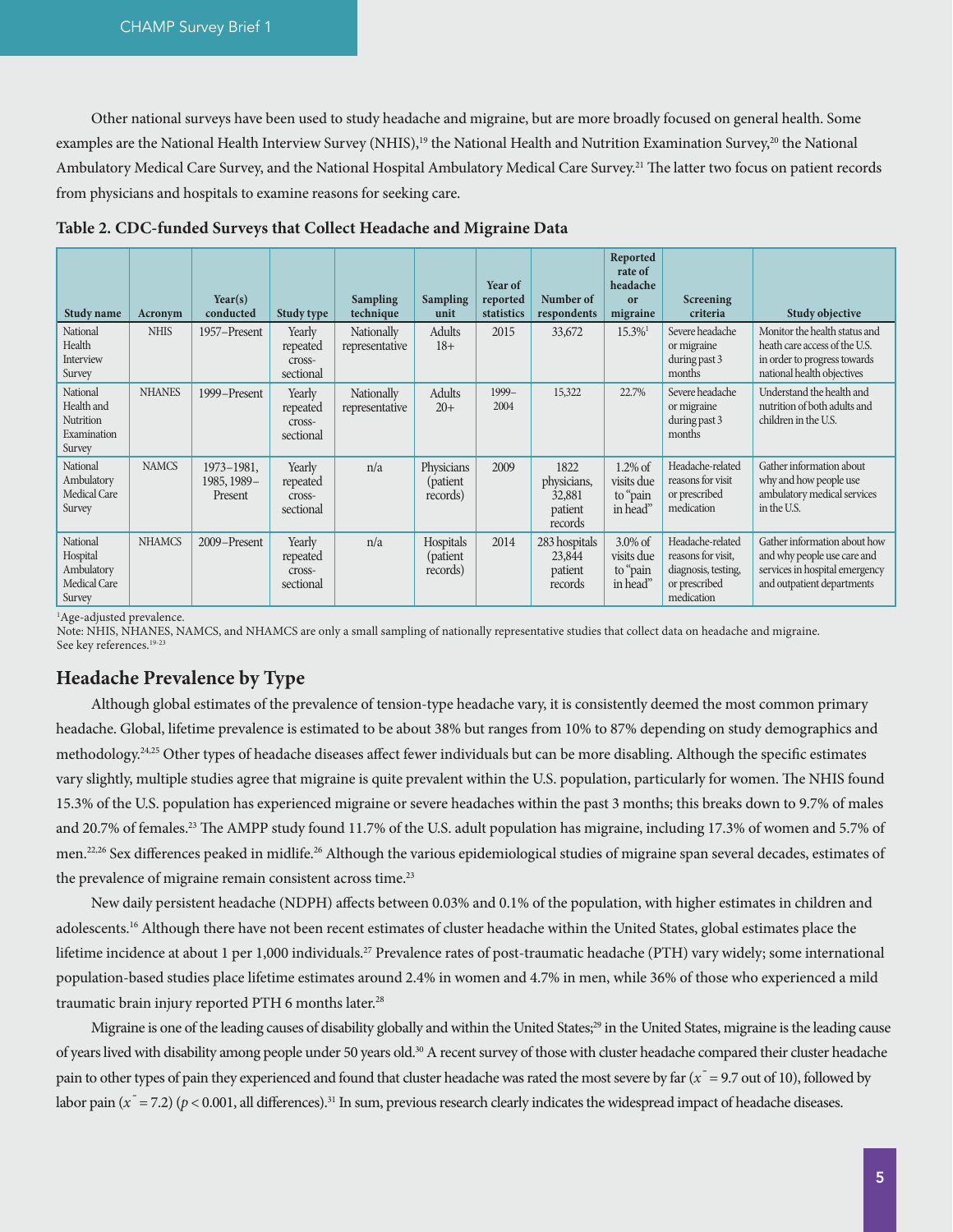## THIS STUDY

Many of the population studies of headache and migraine have provided valuable data on the prevalence of these diseases in the United States and some of their disabling impacts. Given its advocacy focus, CHAMP undertook the HDPAS with a slightly different focus. The intent was to field a survey to provide CHAMP and its coalition participants with data on the experiences of people with various headache diseases to inform campaigns for better treatment access. Specifically, the survey collected information on not just headache symptoms and impact, but also experiences associated with other aspects of the patient journey including diagnosis, healthcare professionals, appointments, treatments (efficacy and access), and stigma.

#### **Methods**

#### *Survey Development*

Questions were drafted and revised with the assistance of CHAMP coalition participants and expert headache researchers, Drs. Dawn Buse, PhD, and Richard Lipton, MD, using two strategies. First, the survey included validated instruments (e.g., the Migraine Disability Assessment Questionnaire (MIDAS) and the AMS/AMPP Study Migraine Diagnostic Module) that had previously been used on other large-scale headache and migraine surveys, such as those reported in **Table 1**. 1,32,33 The survey development team also brainstormed with CHAMP participants to fill gaps and pilot draft questions. This approach was used both to ensure sensitivity of content to people with various headache diseases and to ensure that the format and wording of items were clear.

Our research design, including personnel, data collection, and data security methods, were all reviewed by an external Institutional Review Board (IRB) to ensure they met ethical standards. This included a review of our full survey instrument and informed consent document. We have maintained IRB approval throughout the project.

#### *Sampling and Distribution*

For the CHAMP survey, respondents were recruited by CHAMP and its coalition participants via social media (e.g., Facebook, Twitter, Instagram, and Google Ads) and their respective newsletters. CHAMP also shared the survey on its website. As such, the CHAMP survey used what can best be described as purposive sampling, a non-probability technique, to recruit volunteers. Although respondents have an unknown probability of selection, this design allowed us to effectively and efficiently recruit our target sample: adults with a headache disease living in the United States.

Because we used this sampling technique, we anticipated that virtually all survey respondents would have a headache disease and that some headache diseases would be over-represented. We also anticipated that within a diagnostic category, such as migraine disease, severity of illness would be greater than in more representative samples. The purpose of the CHAMP HDPAS was to characterize the lived headache experience of our community members and not to study a representative sample of the U.S. population.

CHAMP participants represent people with a range of headache disease types, which supported our broad recruitment strategy. A few screening questions ensured that those who expressed interest in the survey consented to the survey and met the defined eligibility requirements: age 18 years or older, residing in the United States or a U.S. territory, and having had at least one headache or migraine in the past year not due to hangover or illness. While the survey was open, the team monitored survey completion rates and responses to key demographics, attempting to adjust recruitment strategies where needed.

The survey was hosted on a web-based platform called Alchemer (formerly SurveyGizmo), and a single link was used for survey data collection. The survey was anonymous, and respondents were prohibited from re-entering the survey on the same device; this measure was used to limit duplicate responses. The survey platform allowed users to save their progress and continue the survey later if they needed to stop before completion using an emailed anonymous link. The survey was open from November 23, 2019 through February 29, 2020.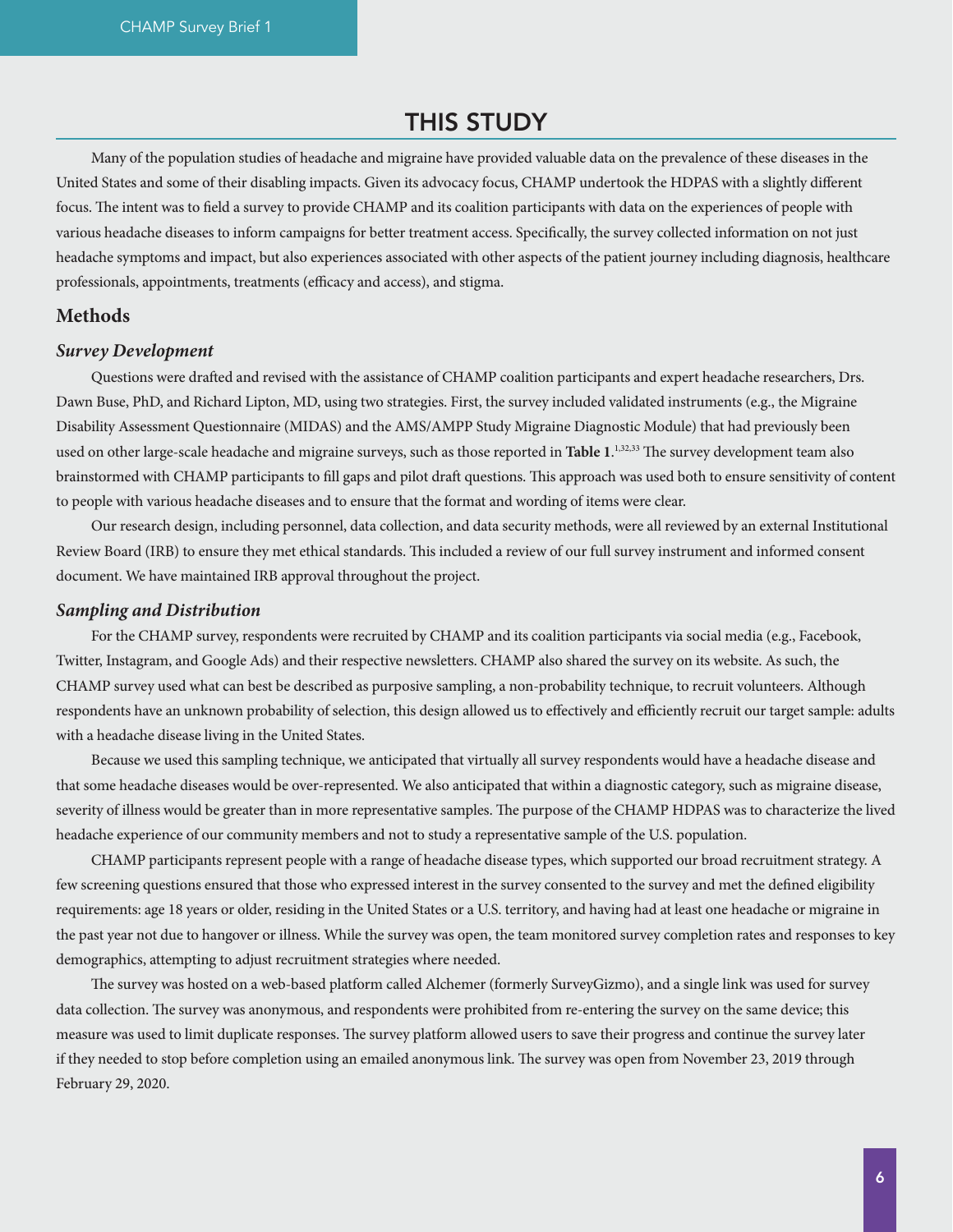The survey was incentivized. All adults were eligible to enter a raffle for one of twenty \$25 Amazon gift cards. This included people who did not consent (Group 1), who consented but were ineligible (Group 2), who consented and were eligible but failed to fully complete the survey (Group 3), and who completed the survey (Group 4). Entries were collected via separate, anonymous survey links embedded in the main survey in various ways. Groups 1 and 2 were eligible for one entry in the drawing. Group 3, partial completers, received two entries by clicking a link in a form that was emailed to them using Alchemer's "save and continue" feature. If they completed the survey, they were counted as survey completers. Group 4, survey completers, received five entries upon completion of the survey.

#### *Analysis*

The analyses presented in this brief are descriptive statistics: means and percentages. For a few analyses, we test for statistical differences using chi-square tests and t-tests. All of our analyses use pairwise deletion; that is, we use all available data for a given analysis. The analyses are also limited to survey completers. This means that for any given analysis, data may be missing for some of the sample, and sample numbers may change even within tables, if different variables and samples are reported. For this reason, total sample counts are not reported in certain tables (**Table 3**, **Table 4**).

Data are missing for three reasons: 1) an item wasn't applicable to that respondent (e.g., items that were skipped due to the branching logic of the survey), 2) an applicable item was skipped by the respondent, but the survey was continued, or 3) an item was never seen because the respondent stopped the survey before the item was reached. In most cases, we have not imputed missing or inconsistent responses. Where we have, imputation is discussed in conjunction with the relevant analysis. By limiting the analyses to completers but using all available data, we have attempted to capture a consistent sample across analyses while maximizing data on any given item.

### RESULTS

#### **Survey Sample**

A total of 3,514 respondents initiated the survey by opening the link. Of those, 3,054 consented to taking the survey, were 18 years old or older, lived in the United States or a U.S. territory, and had at least one "headache in past year not due to hangover or cold/flu." This represents the sample eligible for the survey (**Figure 1**).

Of those who were eligible, we defined survey completers as people who reached the final page of the survey and answered at least one demographic question. Under this definition, 66.7% of eligible survey respondents completed the survey (n = 2,037) (**Figure 1**).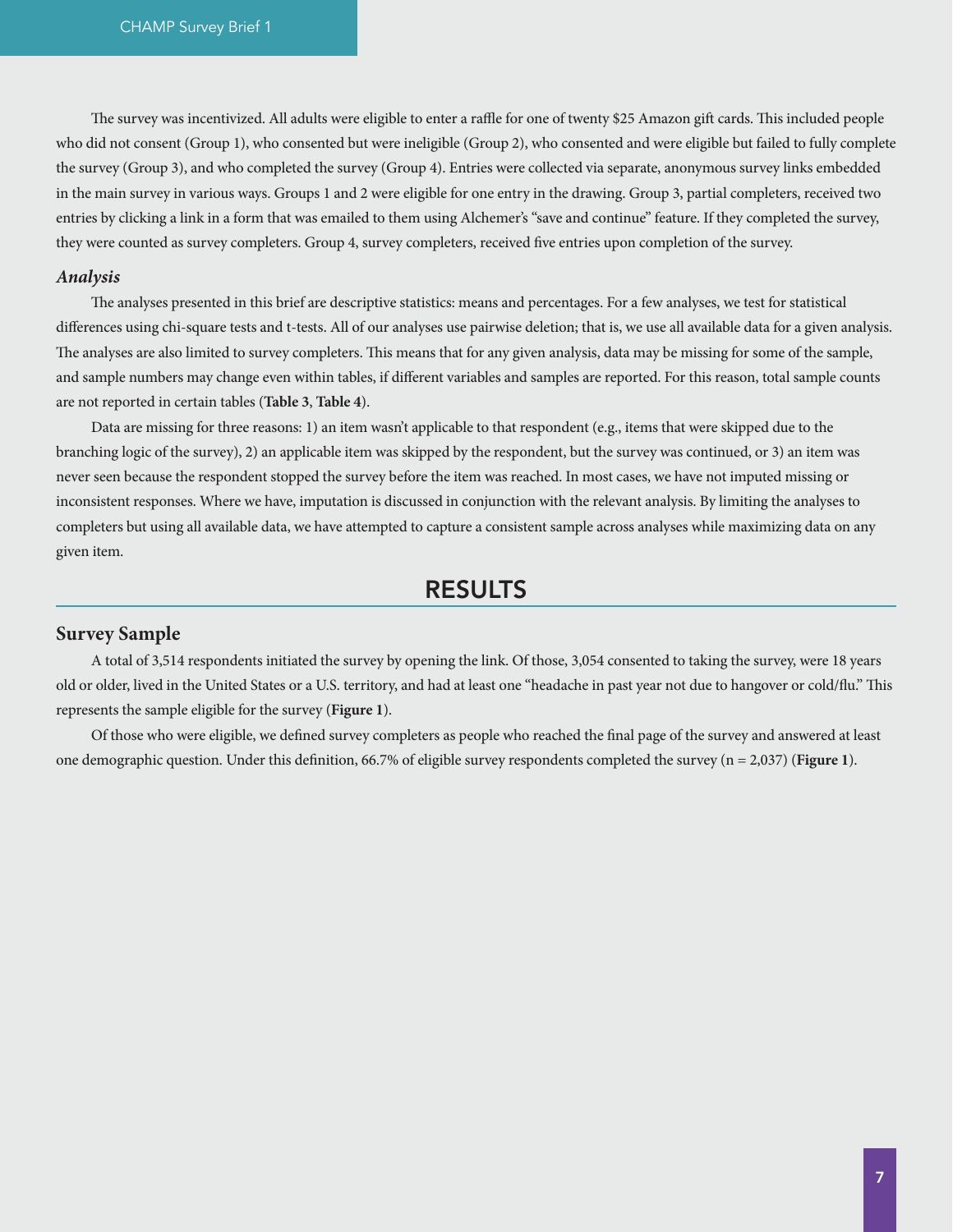#### **Figure 1. Survey Sample Flowchart**



Note: Survey eligibility criteria: respondents had to 1) be 18 years old or older, 2) live in the United States or a U.S. territory, and 3) have experienced at least one headache or migraine not due to illness (e.g., cold or flu) or hangover in the past year. A "completed survey" does not mean a person answered every item, only that they reached the end of the survey and responded to at least one item on that page.

#### **Sample Demographics**

This brief describes the characteristics of all respondents and serves as the foundation for a series of substantive briefs. First, we examined the demographics of our CHAMP survey sample (**Table 3** and **Table 4**) and compared the CHAMP migraine sample to prior and current population-based studies of migraine (**Table 3**). The goal was to set the context for our analyses. Given the sampling technique described above, we knew that the CHAMP HDPAS sample would not be representative of the U.S. population. However, we still wanted to know how our respondents compared to participants in prior epidemiological studies. We compared our sample to those from the AMPP, CaMEO, and OVERCOME Studies. For consistency with their estimates, we compared:

- 1. the CHAMP sample who self-reported a migraine diagnosis with demographics from AMPP and CaMEO, and
- 2. the CHAMP sample whose responses to the AMS/AMPP migraine screener indicated a migraine diagnosis or who self-reported a migraine diagnosis with demographics from OVERCOME.

In all cases, chi-square tests comparing the distributions of each demographic measure indicate that the CHAMP samples are different from the migraine samples in AMPP, CaMEO, and OVERCOME. This is not surprising. However, we think some differences are worth highlighting.

First, the proportion of people with migraine who met criteria for chronic migraine is much higher in the CHAMP sample than any of the previous population surveys. In the CHAMP sample, we considered people to have chronic migraine who self-reported a migraine diagnosis or whose answers to the AMS/AMPP screener indicated migraine and whose number of headache days per month were greater than or equal to 15. Among the population studies, OVERCOME estimates are highest, with about 12% of the sample identified as having chronic migraine. However, the CHAMP estimate is closer to 60% (**Table 3**).

The CHAMP migraine samples also have a higher proportion of female respondents than we would expect in the population with migraine (**Table 3**). Estimates from population studies range from 74% to 80%. In the CHAMP sample, 91–93% of respondents were women. In terms of age, race, and ethnicity, **Table 3** also indicates that CHAMP survey respondents are more like those in AMPP than those in CaMEO and OVERCOME. However, CHAMP respondents' total household income is more similar to that of those in OVERCOME than of those in AMPP or CaMEO.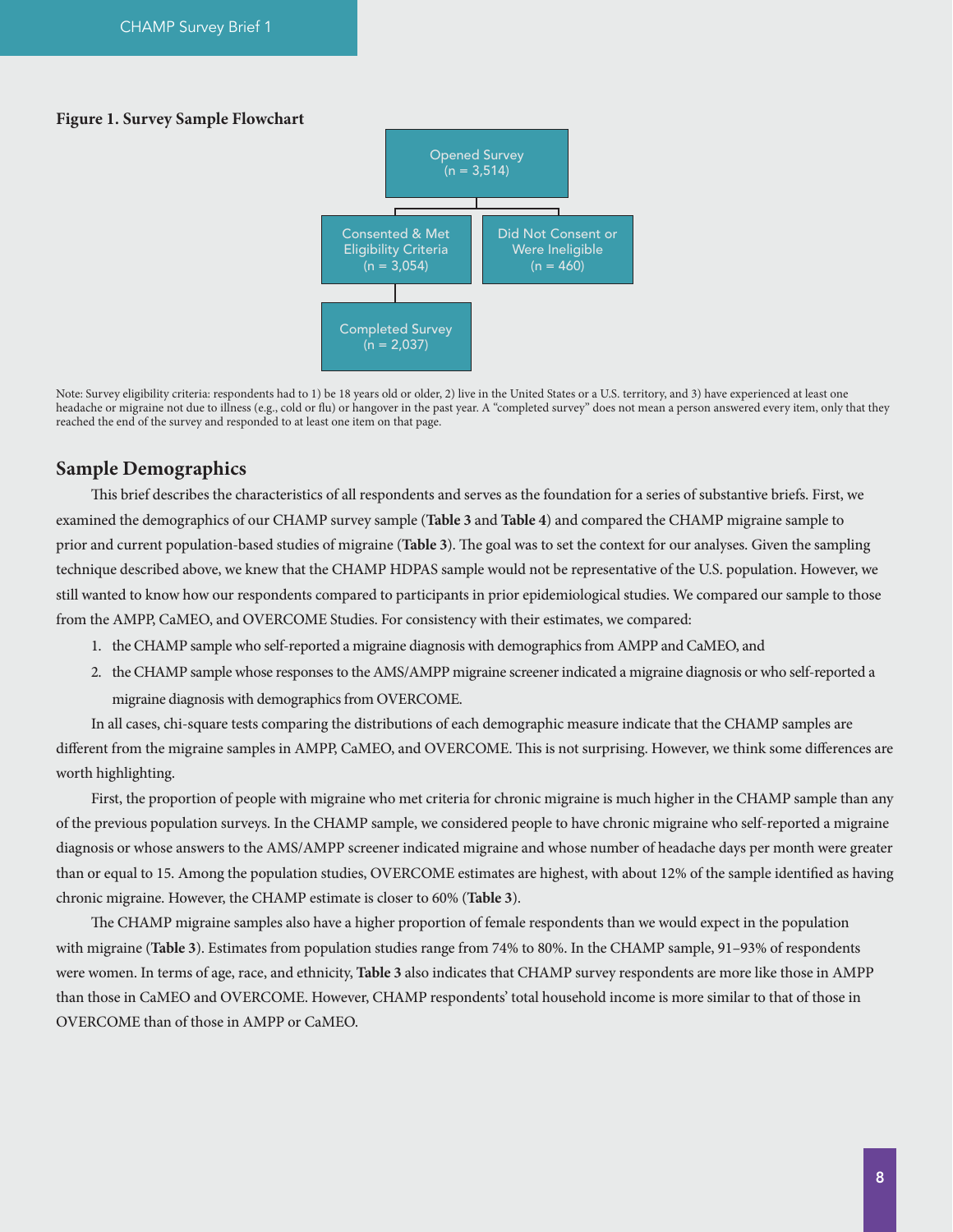#### **Table 3. CHAMP Headache Disease Patient Access Survey Sample Demographics Compared to Three Population Surveys of Headache and Migraine**

|                                      |               |                                                                                                                                                                                  |               |         |                                                                                                           | <b>Observational</b> | <b>CHAMP Headache Disease Patient Access Survey</b> |                                                            |               |                                               |                         |                                                  |               |                                                                         |
|--------------------------------------|---------------|----------------------------------------------------------------------------------------------------------------------------------------------------------------------------------|---------------|---------|-----------------------------------------------------------------------------------------------------------|----------------------|-----------------------------------------------------|------------------------------------------------------------|---------------|-----------------------------------------------|-------------------------|--------------------------------------------------|---------------|-------------------------------------------------------------------------|
|                                      |               |                                                                                                                                                                                  |               |         |                                                                                                           | Survey of the        |                                                     |                                                            |               |                                               | <b>Migraine samples</b> |                                                  |               |                                                                         |
| Demographic                          |               | <b>American Migraine</b><br><b>Chronic Migraine</b><br><b>Prevalence and</b><br><b>Epidemiology</b> and<br><b>Prevention Study</b><br><b>Outcomes Study</b><br>(AMPP)<br>(CaMEO) |               |         | Epidemiology,<br><b>Treatment</b> and<br><b>Care of Migraine</b><br>(OVERCOME)<br>$(2018 \text{ Cohort})$ |                      |                                                     | <b>Full completer</b><br>sample<br>(all headache<br>types) |               | Met AMS/AMPP<br>migraine screener<br>criteria |                         | Self-reported<br>migraine diagnosis <sup>1</sup> |               | <b>Either screener</b><br>criteria met or<br>self-reported<br>diagnosis |
| measure                              | <b>Number</b> | Percent                                                                                                                                                                          | <b>Number</b> | Percent | <b>Number</b>                                                                                             | Percent              | <b>Number</b>                                       | Percent                                                    | <b>Number</b> | Percent                                       | <b>Number</b>           | Percent                                          | <b>Number</b> | Percent                                                                 |
| Migraine classification <sup>2</sup> |               |                                                                                                                                                                                  |               |         |                                                                                                           |                      |                                                     |                                                            |               |                                               |                         |                                                  |               |                                                                         |
| Episodic                             | 11,249        | 93.4                                                                                                                                                                             | 15,313        | 91.2    | 18,660                                                                                                    | 88.3                 | $-$                                                 | $- -$                                                      | 707           | 39.9                                          | 654                     | 39.2                                             | 744           | 39.9                                                                    |
| Chronic                              | 794           | 6.6                                                                                                                                                                              | 1,476         | 8.8     | 2,483                                                                                                     | 11.7                 | $-1$                                                | $\overline{\phantom{a}}$                                   | 1,065         | 60.1                                          | 1,016                   | 60.8                                             | 1,119         | 60.1                                                                    |
| Age                                  |               |                                                                                                                                                                                  |               |         |                                                                                                           |                      |                                                     |                                                            |               |                                               |                         |                                                  |               |                                                                         |
| $18-29$ years                        | 1,425         | 11.8                                                                                                                                                                             | 4,631         | 27.6    | 5,116                                                                                                     | 24.2                 | 149                                                 | 7.3                                                        | 136           | 7.2                                           | 121                     | 6.8                                              | 141           | 7.1                                                                     |
| $30 - 39$ years                      | 2,408         | 20.0                                                                                                                                                                             | 3,793         | 22.6    | 5,166                                                                                                     | 24.4                 | 359                                                 | 17.6                                                       | 335           | 17.8                                          | 318                     | 18.0                                             | 353           | 17.9                                                                    |
| $40 - 49$ years                      | 3,318         | 27.6                                                                                                                                                                             | 3,476         | 20.7    | 3,926                                                                                                     | 18.6                 | 614                                                 | 30.1                                                       | 575           | 30.6                                          | 543                     | 30.7                                             | 599           | 30.3                                                                    |
| $50 - 59$ years                      | 2.987         | 24.8                                                                                                                                                                             | 2,867         | 17.1    | 3,590                                                                                                     | 17.0                 | 563                                                 | 27.6                                                       | 525           | 27.9                                          | 490                     | 27.7                                             | 547           | 27.7                                                                    |
| 60 years or<br>older                 | 1,905         | 15.8                                                                                                                                                                             | 2,022         | 12.0    | 3,345                                                                                                     | 15.8                 | 352                                                 | 17.3                                                       | 309           | 16.4                                          | 298                     | 16.8                                             | 335           | 17.0                                                                    |
| Gender <sup>3</sup>                  |               |                                                                                                                                                                                  |               |         |                                                                                                           |                      |                                                     |                                                            |               |                                               |                         |                                                  |               |                                                                         |
| Men                                  | 2,417         | 20.1                                                                                                                                                                             | 4,294         | 25.6    | 5,446                                                                                                     | 25.8                 | 159                                                 | 7.9                                                        | 118           | 6.4                                           | 99                      | 5.7                                              | 135           | 6.9                                                                     |
| Women                                | 9,626         | 79.9                                                                                                                                                                             | 12,495        | 74.4    | 15,697                                                                                                    | 74.2                 | 1,817                                               | 90.4                                                       | 1,705         | 92.0                                          | 1,620                   | 92.6                                             | 1,782         | 91.4                                                                    |
| Race                                 |               |                                                                                                                                                                                  |               |         |                                                                                                           |                      |                                                     |                                                            |               |                                               |                         |                                                  |               |                                                                         |
| White, only                          | 10,547        | 87.6                                                                                                                                                                             | 14,044        | 83.7    | 16,758                                                                                                    | 79.3                 | 1,794                                               | 90.7                                                       | 1,662         | 91.1                                          | 1,563                   | 90.8                                             | 1,742         | 90.9                                                                    |
| Non-white                            | 1,327         | 11.0                                                                                                                                                                             | 2,682         | 16.0    | 4,385                                                                                                     | 20.7                 | 183                                                 | 9.3                                                        | 163           | 8.9                                           | 158                     | 9.2                                              | 175           | 9.1                                                                     |
| <b>Hispanic</b>                      |               |                                                                                                                                                                                  |               |         |                                                                                                           |                      |                                                     |                                                            |               |                                               |                         |                                                  |               |                                                                         |
|                                      | 362           | 3.1                                                                                                                                                                              | 2,230         | 13.3    | 2,152                                                                                                     | 10.2                 | 87                                                  | 4.5                                                        | 82            | 4.6                                           | 78                      | 4.6                                              | 84            | 4.4                                                                     |
| <b>Total household income</b>        |               |                                                                                                                                                                                  |               |         |                                                                                                           |                      |                                                     |                                                            |               |                                               |                         |                                                  |               |                                                                         |
| Less than<br>\$50,000                | 6,700         | 55.6                                                                                                                                                                             | 6,732         | 40.1    | 10,278                                                                                                    | 48.6                 | 833                                                 | 47.5                                                       | 782           | 48.0                                          | 726                     | 47.8                                             | 812           | 47.7                                                                    |
| $$50,000-$<br>\$74,999               | 2,255         | 18.7                                                                                                                                                                             | 3,774         | 22.5    | 4,155                                                                                                     | 19.7                 | 305                                                 | 17.4                                                       | 281           | 17.2                                          | 266                     | 17.5                                             | 293           | 17.2                                                                    |
| \$75,000 or<br>more                  | 3,088         | 25.6                                                                                                                                                                             | 6,158         | 36.7    | 6,710                                                                                                     | 31.7                 | 616                                                 | 35.1                                                       | 567           | 34.8                                          | 527                     | 34.7                                             | 597           | 35.1                                                                    |

<sup>1</sup>The CHAMP migraine sample labeled "self-reported migraine diagnosis" is the sample on which future migraine analyses are based (n = 1,770). We point this out for those referring back to this table from those briefs.

2 AMPP and CaMEO establish a migraine diagnosis on the basis of the AMS/AMPP screener. OVERCOME (2018) establishes a migraine diagnosis based on self-reports or responses to the AMS/AMPP screener. To compare CHAMP data, we calculated various samples: met criteria for the AMS/AMPP screener only, self-diagnosis only, or either. In all cases, to meet the criteria of "chronic" respondents must have also reported 15 or more headache days per month on average in the prior 3 months. Migraine classification is not reported for the overall headache sample as it is not applicable.

3 AMPP, CaMEO, and OVERCOME reported estimates for men and women only. The CHAMP data will not sum to 100% because respondents were allowed to report other identities that are not reported in this table.

Note: See key references.<sup>6,13-1</sup>

Since Migraine.com uses a similar method of recruitment for their annual Migraine in America survey, we compared our migraine sample to their demographics on several available data points. Like the CHAMP sample, the 2018 Migraine in America sample was predominantly female (93%) and nearly half self-reported having migraine on 15 or more days per month (i.e., "chronic") (total sample  $n = 4,356$ .<sup>34</sup> This suggests that in some ways, the CHAMP sample may be more like the Migraine in America sample than the population studies of migraine.

In **Table 4**, we show additional demographics from the CHAMP HDPAS. In terms of education, 49% of the full completer (overall) sample and 48% of the self-reported migraine diagnosis sample (migraine) reported obtaining an associate's degree or less, 29% of both samples reported obtaining a bachelor's degree, and 22% of the overall sample and 23% of the migraine sample reported obtaining an advanced degree (**Table 4**). The question of work or school status allowed respondents to select all that apply. Approximately 35% of the overall sample and 34% of the migraine sample reported full-time employment. The second most common situation, though, was being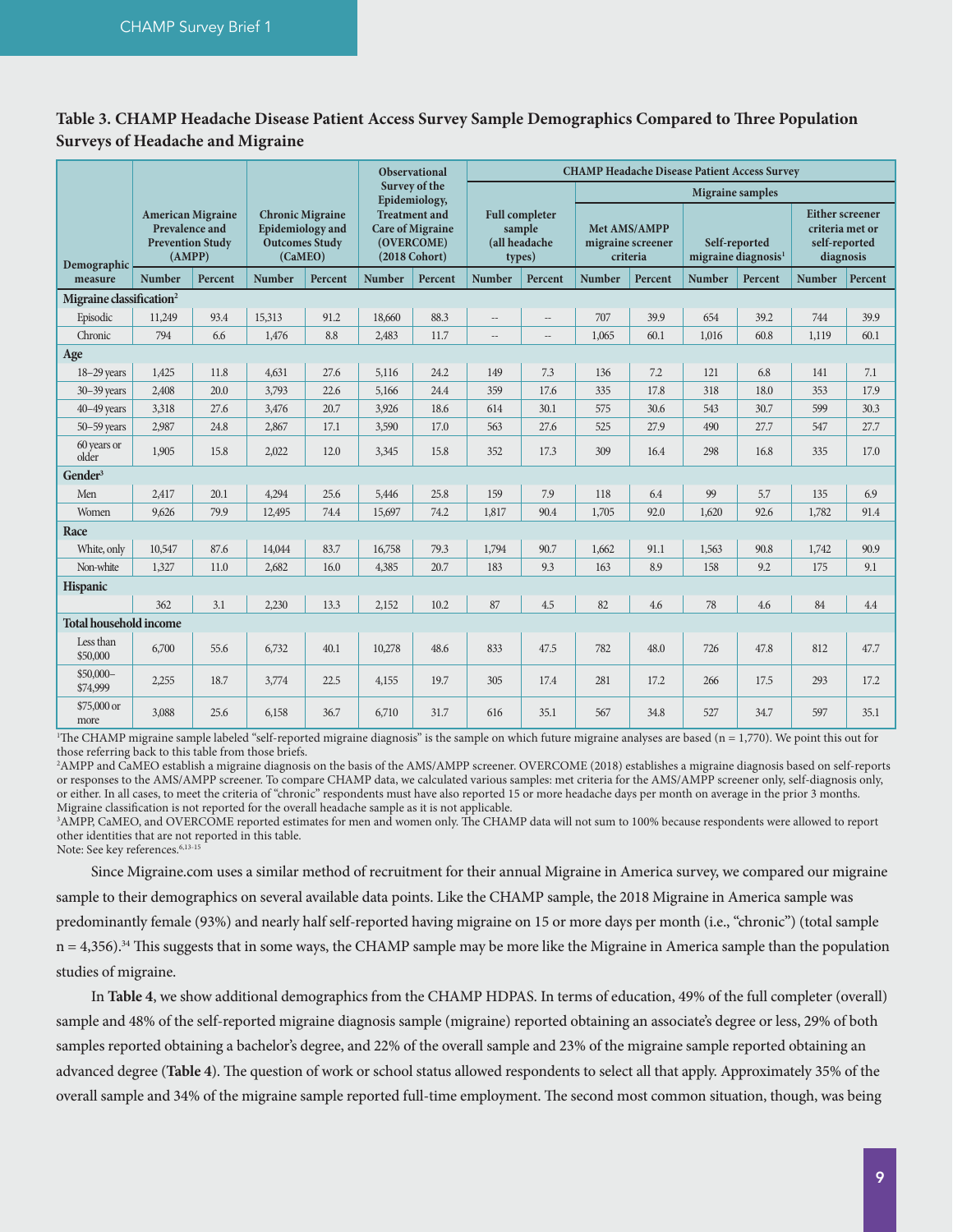disabled or on disability: 28% of the overall sample and 29% of the migraine sample reported this status (**Table 4**). Finally, although there was representation from each U.S. region, one-third of both samples were from the South (**Table 4**).

|                                                | Full completer sample (all headache types) |         | Self-reported migraine diagnosis <sup>1</sup> |         |
|------------------------------------------------|--------------------------------------------|---------|-----------------------------------------------|---------|
| Demographic measure                            | <b>Number</b>                              | Percent | <b>Number</b>                                 | Percent |
| <b>Highest level of education</b>              |                                            |         |                                               |         |
| Less than high school                          | 14                                         | 0.7     | 8                                             | 0.5     |
| High school diploma or equivalent              | 184                                        | 9.1     | 160                                           | 9.1     |
| Some college (no degree) or associate's degree | 786                                        | 39.0    | 679                                           | 38.7    |
| Bachelor's degree                              | 593                                        | 29.4    | 510                                           | 29.1    |
| Graduate degree                                | 441                                        | 21.9    | 398                                           | 22.7    |
| Work or school status <sup>2</sup>             |                                            |         |                                               |         |
| Employed full time                             | 703                                        | 34.6    | 596                                           | 33.7    |
| Employed part time                             | 213                                        | 10.5    | 183                                           | 10.4    |
| Self-employed                                  | 137                                        | 6.7     | 115                                           | 6.5     |
| Homemaker                                      | 217                                        | 10.7    | 195                                           | 11.0    |
| Full-time student                              | 56                                         | 2.8     | 46                                            | 2.6     |
| Part-time student                              | 50                                         | 2.5     | 42                                            | 2.4     |
| Volunteer                                      | 89                                         | 4.4     | 83                                            | 4.7     |
| Retired                                        | 212                                        | 10.4    | 180                                           | 10.2    |
| Medical, parental, or other short-term leave   | 37                                         | 1.8     | 33                                            | 1.9     |
| Not employed - not disabled                    | 104                                        | 5.1     | 94                                            | 5.3     |
| Disabled or on disability                      | 567                                        | 27.9    | 507                                           | 28.7    |
| Work or school status, other                   | 89                                         | 4.4     | 81                                            | 4.6     |
| U.S. region                                    |                                            |         |                                               |         |
| Northeast                                      | 387                                        | 19.3    | 344                                           | 19.7    |
| Midwest                                        | 479                                        | 23.9    | 417                                           | 23.9    |
| South                                          | 673                                        | 33.6    | 586                                           | 33.6    |
| West                                           | 460                                        | 23.0    | 392                                           | 22.5    |
| U.S. territory                                 | $\#$                                       | $\#$    | $\#$                                          | $\#$    |

#### **Table 4. Additional Demographics of CHAMP Headache Disease Patient Access Survey Sample, Overall Headache Type Frequency**

<sup>1</sup>The CHAMP sample labeled "self-reported migraine diagnosis" is the sample on which future migraine analyses are based (n = 1,770). We point this out for those referring back to this table from those briefs.

2 The work or school status question allowed respondents to "check all that apply." Totals will sum to more than sample (n) and 100%.

# Too few cases to report.

Note: People with missing data or who responded "prefer not to answer" are not reported.

The survey opened with a key question about headache types. Acknowledging there are many we could have asked about, the survey included five specific headache types: migraine (any type), tension-type headache, cluster headache, NDPH, and PTH. We also provided an "other headache type" option where people could write in their headache type. The research team coded these write-in responses to determine if they fit one of the five headache types.

For each headache type, including other, we asked respondents whether they "had" that headache type, "had been diagnosed by a healthcare professional" with that headache type, or "were under treatment by a healthcare professional" for that headache type. Across headache types and conditions, respondents could select all that apply.

Some data imputation was done on these items. When respondents indicated they "were under treatment" for a headache type but not that they "had been diagnosed" with or "had" that same headache type, we recoded the latter two items affirmatively. Likewise, when respondents indicated they "had b een diagnosed" with a headache type but not that they "had" that same headache type, the latter item was recoded affirmatively. The number and percentage of affected cases is reported in **Table A.1.** in the appendix.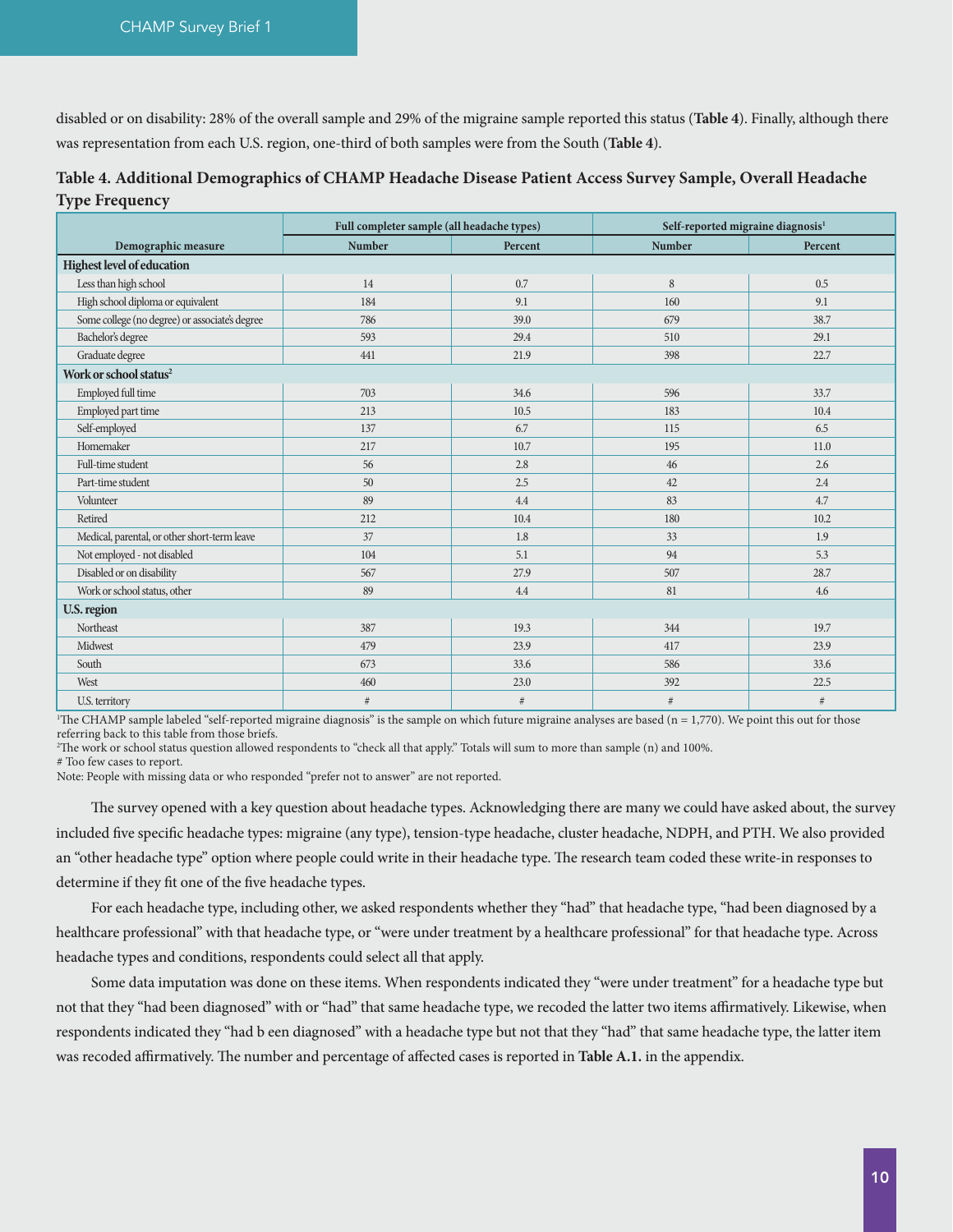**Table 5** shows the resulting distribution of the frequency of headache types for the full CHAMP sample. Migraine was the most commonly reported headache type. Almost 93% of the completer sample reported having migraine, 87% self-reported a migraine diagnosis, and 75% were under treatment by a healthcare professional for migraine (**Table 5**).

The next most common was tension-type headache, with about 30% reporting a diagnosis (**Table 5**). Those with a cluster headache diagnosis (23%) and NDPH diagnosis (24%) followed (**Table 5**).

| <b>Table 5. Relative Frequency of Headache Types</b> |  |  |
|------------------------------------------------------|--|--|
|------------------------------------------------------|--|--|

| Headache type                                                                      | Number | Percent |
|------------------------------------------------------------------------------------|--------|---------|
| Migraine, any type                                                                 |        |         |
| I have this headache type                                                          | 1,889  | 92.7    |
| I have been diagnosed by a healthcare professional with this headache type         | 1,770  | 86.9    |
| I am currently under treatment by a healthcare professional for this headache type | 1,524  | 74.8    |
| Tension-type headache                                                              |        |         |
| I have this headache type                                                          | 1,118  | 54.9    |
| I have been diagnosed by a healthcare professional with this headache type         | 609    | 29.9    |
| I am currently under treatment by a healthcare professional for this headache type | 364    | 17.9    |
| <b>Cluster</b> headache                                                            |        |         |
| I have this headache type                                                          | 675    | 33.1    |
| I have been diagnosed by a healthcare professional with this headache type         | 468    | 23.0    |
| I am currently under treatment by a healthcare professional for this headache type | 311    | 15.3    |
| New daily persistent headache                                                      |        |         |
| I have this headache type                                                          | 756    | 37.1    |
| I have been diagnosed by a healthcare professional with this headache type         | 492    | 24.2    |
| I am currently under treatment by a healthcare professional for this headache type | 382    | 18.8    |
| Post-traumatic headache                                                            |        |         |
| I have this headache type                                                          | 302    | 14.8    |
| I have been diagnosed by a healthcare professional with this headache type         | 219    | 10.8    |
| I am currently under treatment by a healthcare professional for this headache type | 118    | 5.8     |
| Other headache type <sup>1</sup>                                                   |        |         |
| I have this headache type                                                          | 584    | 28.7    |
| I have been diagnosed by a healthcare professional with this headache type         | 431    | 21.2    |
| I am currently under treatment by a healthcare professional for this headache type | 364    | 17.9    |

1 People who wrote in an "other" headache type that could be categorized as one of the existing five headache types are included in the appropriate row above and were removed from these "other" rows.

Notes: Of 2,037 survey completers, all responded to at least one of these 18 items. Respondents could select multiple headache types, so values may sum to more than 2,037 or 100%. Some responses to "have" and "have been diagnosed" were imputed (i.e., changed from "no" to "yes") when respondents indicated they were "under treatment" for a headache type but did not indicate that they "had" or "had been diagnosed" with that headache type. Additionally, some responses to "have" were imputed when respondents indicated they had been diagnosed with that headache type.

Also shown in **Table 5**, 11% of respondents reported a PTH and 21% an "other" headache type diagnosis. These other headache

types are exclusive of write-ins recoded as the five main headache types and include sinus headache, headaches attributed to cerebrospinal fluid leaks or high cerebrospinal fluid pressure, neuralgias, etc.

As a proportion of those who reported having a headache type, those with migraine were the most likely to report also being under treatment (1,524/1,889 or 81%) compared to tension-type headache (only 33%), PTH (39%), cluster headache (46%), and NDPH (51%; calculations from **Table 5**).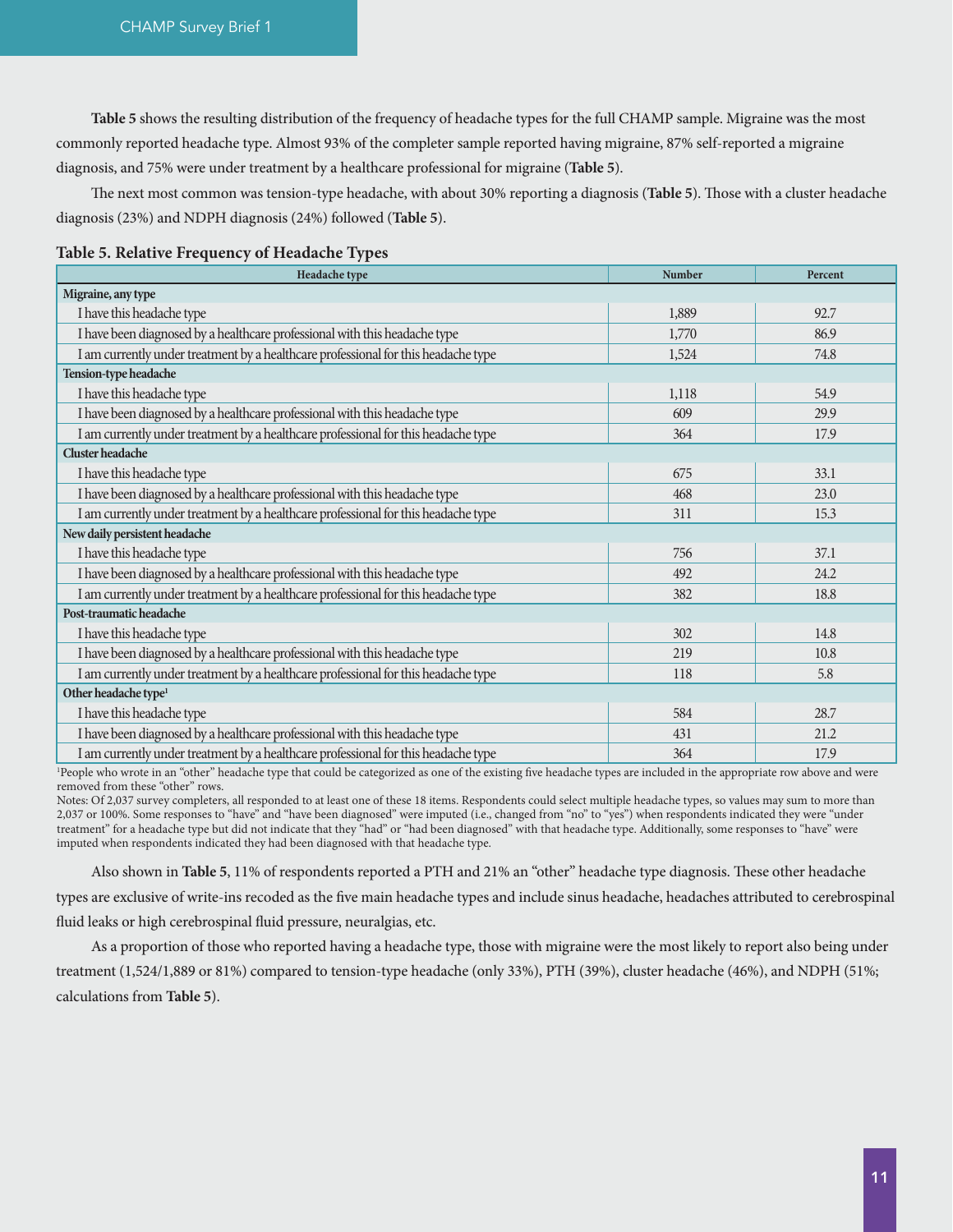#### **Mean Headache Days per Month**

In this analysis, we look at the full sample (all headache types together) and consider only the average number of headache days per month over the past 3 months. By this measure, the distribution is still skewed toward those with a high frequency of headache (**Figure 2**). About 40% of the sample is "episodic" and 60% "chronic," the latter experiencing headache on more days than not.\*

#### **Figure 2. Number of Headache Days per Month**



Note:  $n = 1,924$ . Number of headache days per month was calculated as the mean number of headache days per month over the past 3 months.

The mean number of headache days per month for the overall sample was 17.4 (**Table 6**). Table 6 reports the mean number of headache days for those with various headache diagnoses. However, it should be noted that people can report more than one type of headache. The mean for NDPH is the highest ( $\bar{x}$  = 22.7), followed by PTH ( $\bar{x}$  = 21.1), other headache ( $\bar{x}$  = 20.9), tension-type headache  $(\bar{x} = 18.2)$ , migraine ( $\bar{x} = 17.6$ ), and cluster headache ( $\bar{x} = 17.5$ ) (**Table 6**).

| Headache type diagnosis       | <b>Number</b> | Mean | Median | Std. Dev. | Min. | Max. |
|-------------------------------|---------------|------|--------|-----------|------|------|
| Overall                       | 1,924         | 17.4 | 17.0   | 9.94      | 0.0  | 30   |
| Headache type diagnosis       |               |      |        |           |      |      |
| Migraine, any type            | 1,670         | 17.6 | 17.7   | 9.73      | 0.0  | 30   |
| Tension-type headache         | 577           | 18.2 | 20.0   | 9.27      | 0.7  | 30   |
| Cluster headache              | 438           | 17.5 | 18.3   | 9.71      | 0.0  | 30   |
| New daily persistent headache | 453           | 22.7 | 26.7   | 8.32      | 0.7  | 30   |
| Post-traumatic headache       | 205           | 21.1 | 23.3   | 9.01      | 1.0  | 30   |
| Other headache type           | 423           | 20.9 | 23.3   | 9.16      | 1.0  | 30   |

**Table 6. Distribution of Headache Days per Month Over Past 3 Months, Overall and by Headache Type Diagnosis**

Note: Respondents could select multiple headache types. Total (n) of headache type rows will sum to more than 1,924. Numbers by headache type diagnosis will not match table 5 due to some respondents' missing data on number of headache days over past 3 months.

#### **Headache Severity and Age of Onset**

We also examined the mean severity and age of onset of respondents' most severe headache type. Knowing that most people reported multiple headache types, we restricted this analysis to those who only reported one headache type. With this restriction, there are too few people with only tension-type headache or PTH to report, and the sample sizes are also quite small in cluster headache and

<sup>\*</sup> Just over one-third (35%) of respondents with any headache diagnosis reported daily headache attacks; defined as headache on 25 days or more, on average, over the prior 3 months. This estimate, and those for each headache type, can be found in a supplemental table (**Table S.1.1**) on the survey section of the CHAMP website [https://headachemigraine.org/survey-briefs/supplemental-tables/.](https://headachemigraine.org/survey-briefs/supplemental-tables/)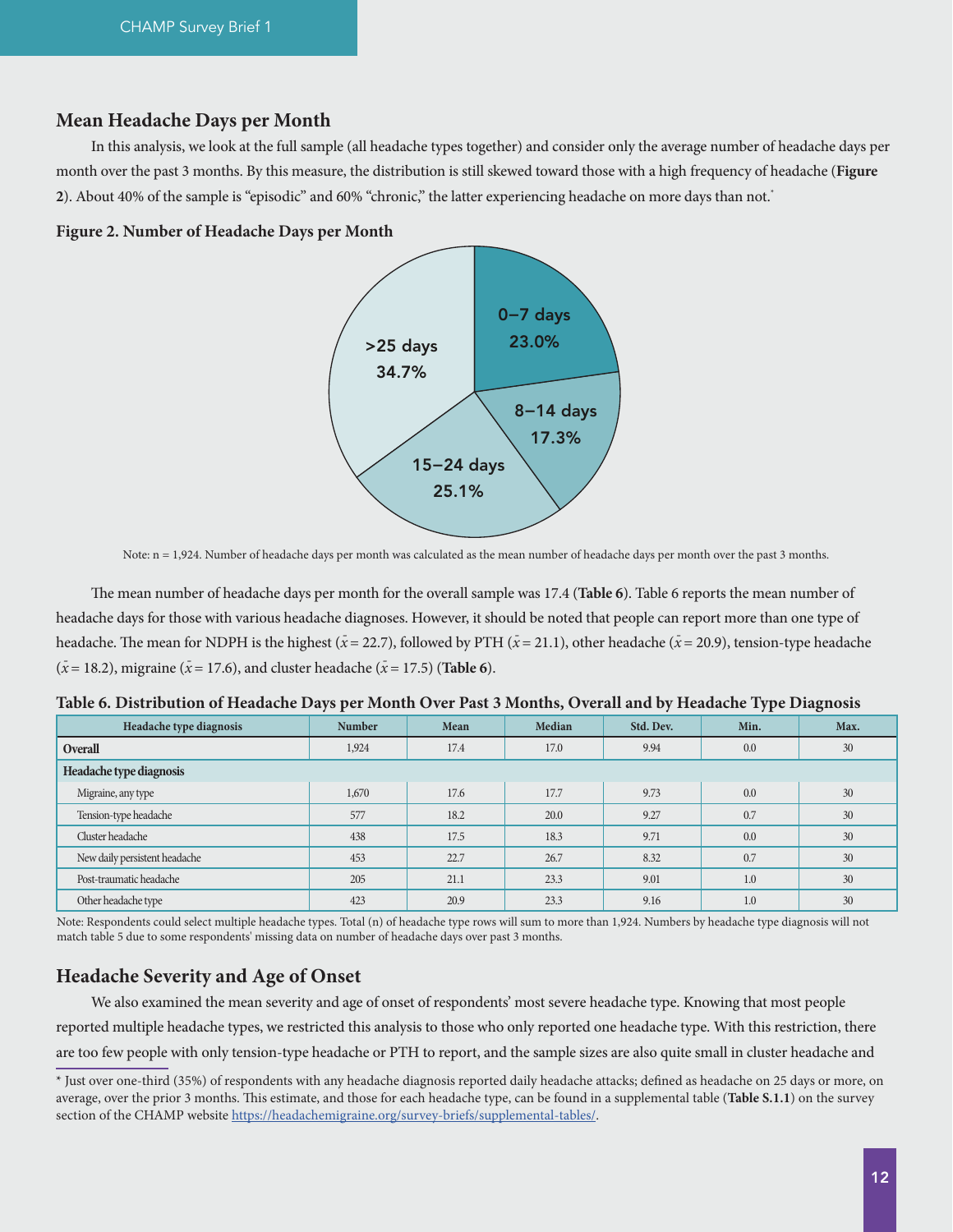NDPH. However, those with cluster headache report significantly higher mean pain levels ( $\bar{x}$  = 9.4) than those with migraine ( $\bar{x}$  = 8.6, *p* < 0.001) or NDPH (*x¯* = 8.4, *p* < 0.01) (**Figure 3**).



**Figure 3. Mean Pain Level of Most Severe Headache Type, Among Those With Only One Type**

Note: There were too few cases to report data for tension-type headache and post-traumatic headache. T-tests: migraine vs. cluster headache *p* < 0.001; cluster headache vs. NDPH *p* < 0.01.

The mean age of onset is also significantly younger for migraine ( $\bar{x}$  = 21 years) than for both cluster headache ( $\bar{x}$  = 32 years, *p* < 0.001) and NDPH ( $\bar{x}$  = 39 years, *p* < 0.01) (**Figure 4**).

**Figure 4. Mean Age of Onset of Most Severe Headache Type, Among Those With Only One Type**



Note: There were too few cases to report data for tension-type headache and post-traumatic headache. T-tests: migraine vs. cluster headache  $p < 0.001$ ; migraine vs. NDPH *p* < 0.01.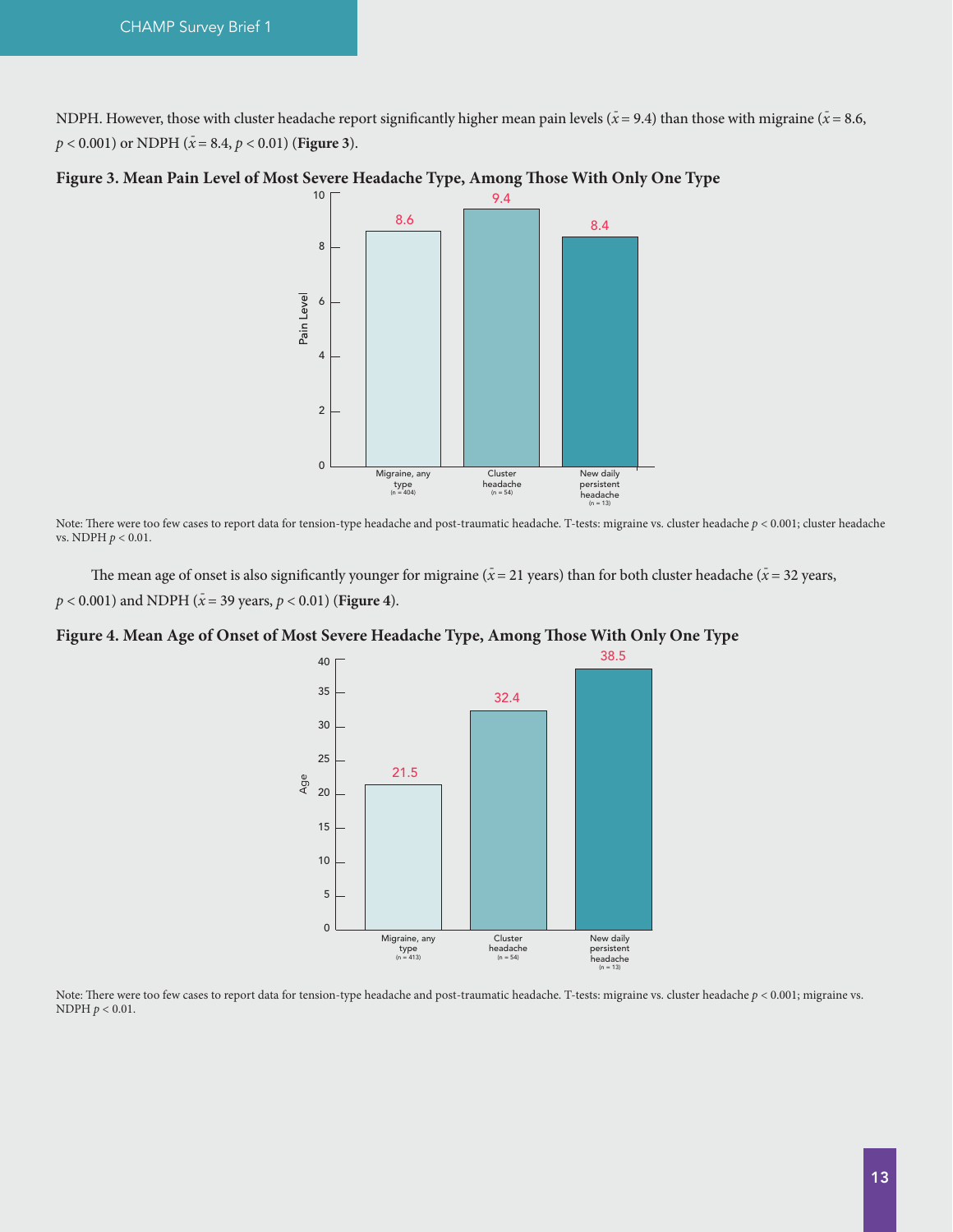## **DISCUSSION**

The CHAMP survey provides a unique sample and opportunity to investigate the headache disease patient journey. Compared to population estimates of various headache types, the CHAMP sample has a much higher proportion of people with a diagnosis of migraine, cluster headache, NDPH, and PTH, while likely under-representing those with tension-type headache.†

Notably, the CHAMP survey is also over-represented by those with both chronic headache and chronic migraine. This provides a unique opportunity to understand the needs and experiences of those with severe and disabling headache diseases. Although chronic headache diseases are not as common as episodic ones, people with chronic headache diseases have many unmet needs and face distinct barriers that are worth investigating.

Our sample is also distinct in that we have a large number of respondents older than 50 years. It has been largely established in headache and migraine literature, in particular, that the prevalence of migraine declines with age, particularly among women. This is generally attributed to the hormonal changes associated with menopause.<sup>35,36</sup> As such, the CHAMP sample, comprised of large numbers of older women, offers an opportunity to investigate the burden of migraine among those who are typically assumed to have decreased needs as patients.

All these differences represent under-explored avenues in headache disease research. Although certain headache diseases are quite rare, through this CHAMP survey, we have identified a sizable group of people who live with them and are eager to share their experiences. Because we also have a larger proportion of headache types other than migraine and tension-type headache than would be normally expected, we can use this opportunity to develop new understandings of the differences between headache diseases across many dimensions.

We recognize that there are limitations to our study, as with all studies. By targeting members of the CHAMP community and CHAMP coalition participants' communities, we attracted a group that not only has more disabling symptoms of their respective headache diseases, but also may be more motivated and educated about headache diseases than average. Our survey may also be susceptible to recall bias since respondents must recollect past events and social desirability bias since they must share sensitive health information.

Overall, we think the CHAMP sample is special and presents a unique opportunity to understand the lives of those with severe headache burden, but its limitations should be kept in mind when viewing our briefs and attempting to apply the results to broader audiences.

<sup>†</sup> Other survey responses indicated at least some portion of those who reported NDPH may not have understood this as a distinct headache type, but meant something like chronic or daily tension headache.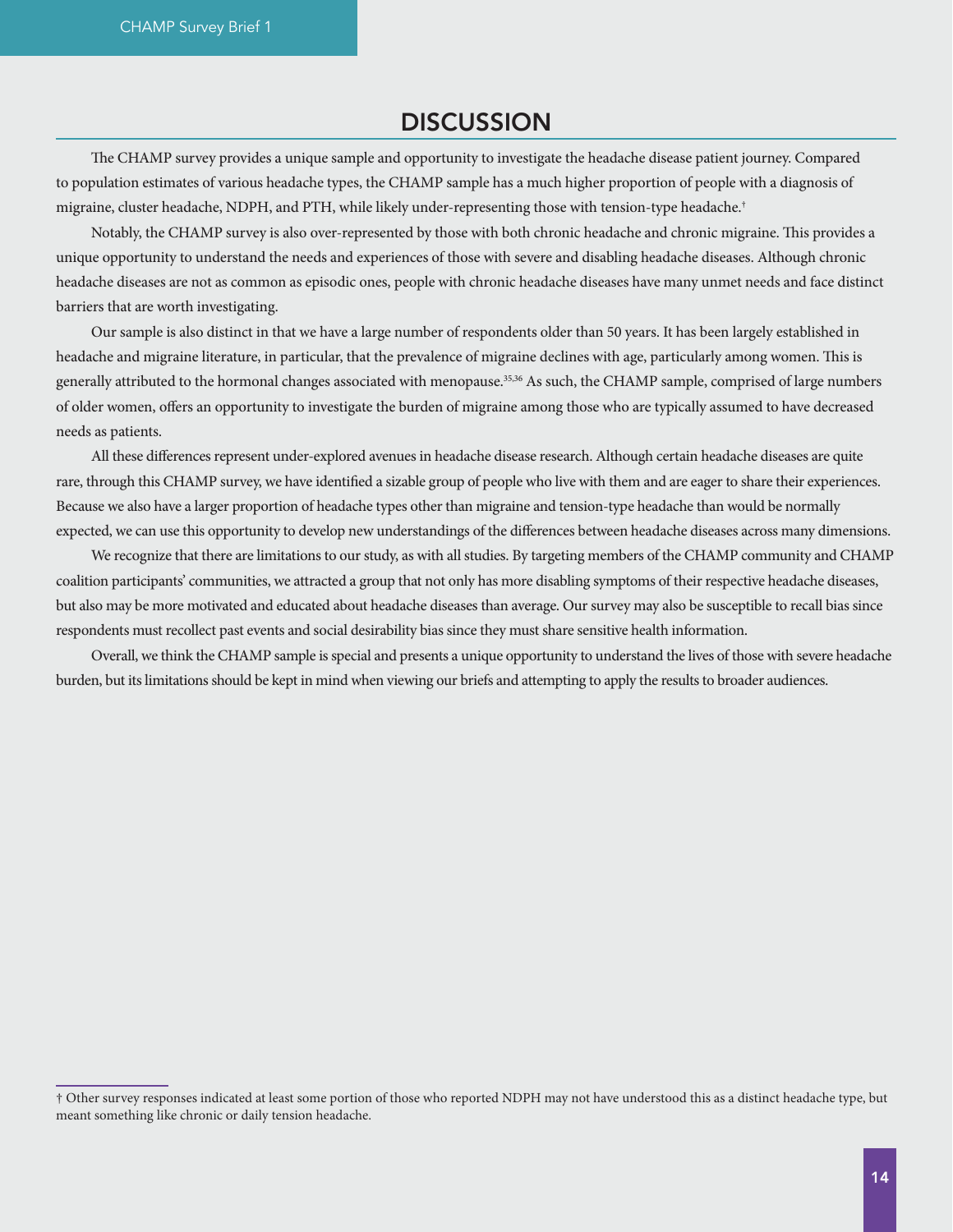## REFERENCES

- 1. Lipton RB, Stewart WF, Diamond S, Diamond ML, Reed M. Prevalence and burden of migraine in the United States: Data From the American Migraine Study II. *Headache J Head Face Pain*. 2001;41(7):646-657. doi:10.1046/j.1526-4610.2001.041007646.x.
- 2. Ashina S, Serrano D, Lipton RB, et al. Depression and risk of transformation of episodic to chronic migraine. *J Headache Pain*. 2012;13(8):615-624. doi:10.1007/s10194-012-0479-9.
- 3. Lipton RB, Reed ML, Kurth T, Fanning KM, Buse DC. Framingham-based cardiovascular risk estimates among people with episodic migraine in the US population: Results from the American Migraine Prevalence and Prevention (AMPP) Study. *Headache J Head Face Pain*. 2017;57(10):1507-1521. doi:10.1111/head.13179.
- 4. Martin VT, Fanning KM, Serrano D, Buse DC, Reed ML, Lipton RB. Asthma is a risk factor for new onset chronic migraine: Results from the American Migraine Prevalence and Prevention Study. *Headache*. 2016;56(1):118-131. doi:10.1111/head.12731.
- 5. Buse D, Manack A, Serrano D, et al. Headache impact of chronic and episodic migraine: Results From the American Migraine Prevalence and Prevention Study. *Headache J Head Face Pain*. 2012;52(1):3-17. doi:10.1111/j.1526-4610.2011.02046.x.
- 6. Adams AM, Serrano D, Buse DC, et al. The impact of chronic migraine: The Chronic Migraine Epidemiology and Outcomes (CaMEO) Study methods and baseline results. *Cephalalgia*. 2015;35(7):563-578. doi:10.1177/0333102414552532.
- 7. Stewart WF, Bruce C, Manack A, Buse DC, Varon SF, Lipton RB. A Case Study for Calculating Employer Costs for Lost Productive Time in Episodic Migraine and Chronic Migraine: Results of the American Migraine Prevalence and Prevention Study. *J Occup Environ Med*. 2011;53(10):1161-1171. doi:10.1097/JOM.0b013e31822cff3c.
- 8. Lipton RB, Munjal S, Alam A, et al. Migraine in America Symptoms and Treatment (MAST) Study: Baseline study methods, treatment patterns, and gender differences. *Headache J Head Face Pain*. 2018;58(9):1408-1426. doi:10.1111/head.13407.
- 9. Lipton RB, Nicholson RA, Reed ML, et al. Characteristics of individuals with migraine who are eligible for novel CGRP monoclonal antibodies: Results of the OVERCOME Study. Presented at: American Headache Society Virtual Annual Scientific Meeting; June 2020.
- 10. Ashina S, Nicholson RA, Buse DC, et al. Identifying barriers to care-seeking, diagnosis, and preventive medication among those with migraine: Results of the OVERCOME Study. Presented at: American Headache Society Virtual Annual Scientific Meeting; June 2020.
- 11. Buse DC, Manack A, Serrano D, Turkel C, Lipton RB. Sociodemographic and comorbidity profiles of chronic migraine and episodic migraine sufferers. *J Neurol Neurosurg Psychiatry*. 2010;81(4):428-432. doi:10.1136/jnnp.2009.192492.
- 12. Diamond S, Bigal ME, Silberstein S, Loder E, Reed M, Lipton RB. Patterns of diagnosis and acute and preventive treatment for migraine in the United States: Results from the American Migraine Prevalence and Prevention Study. *Headache J Head Face Pain*. 2007;47(3):355-363. doi:10.1111/j.1526-4610.2006.00631.x.
- 13. Lipton RB, Manack Adams A, Buse DC, Fanning KM, Reed ML. A Comparison of the Chronic Migraine Epidemiology and Outcomes (CaMEO) Study and American Migraine Prevalence and Prevention (AMPP) Study: Demographics and headacherelated disability: Research submission. *Headache J Head Face Pain*. 2016;56(8):1280-1289. doi:10.1111/head.12878.
- 14. Lipton RB, Serrano D, Pavlovic JM, et al. Improving the classification of migraine subtypes: An Empirical approach based on factor mixture models in the American Migraine Prevalence and Prevention (AMPP) Study. *Headache J Head Face Pain*. 2014;54(5):830-849. doi:10.1111/head.12332.
- 15. Nicholson R. E-mail communication of data from the Observational Survey of the Epidemiology, Treatment and Care of Migraine (OVERCOME). September 2020.
- 16. Yamani N, Olesen J. New daily persistent headache: A systematic review on an enigmatic disorder. *J Headache Pain*. 2019;20(1):80. doi:10.1186/s10194-019-1022-z.
- 17. Migraine in America 2016. Migraine.com website. https://migraine.com/infographic/migraine-america-2016/. Published August 29, 2016. Accessed December 2, 2020.
- 18. The Hidden Cost of Migraine. Migraine.com website. https://migraine.com/infographic/the-hidden-cost-of-care/. Published December 16, 2016. Accessed December 2, 2020.
- 19. NHIS National Health Interview Survey Homepage National Center for Health Statistics website. https://www.cdc.gov/nchs/ nhis/index.htm. Published August 4, 2020. Accessed August 7, 2020.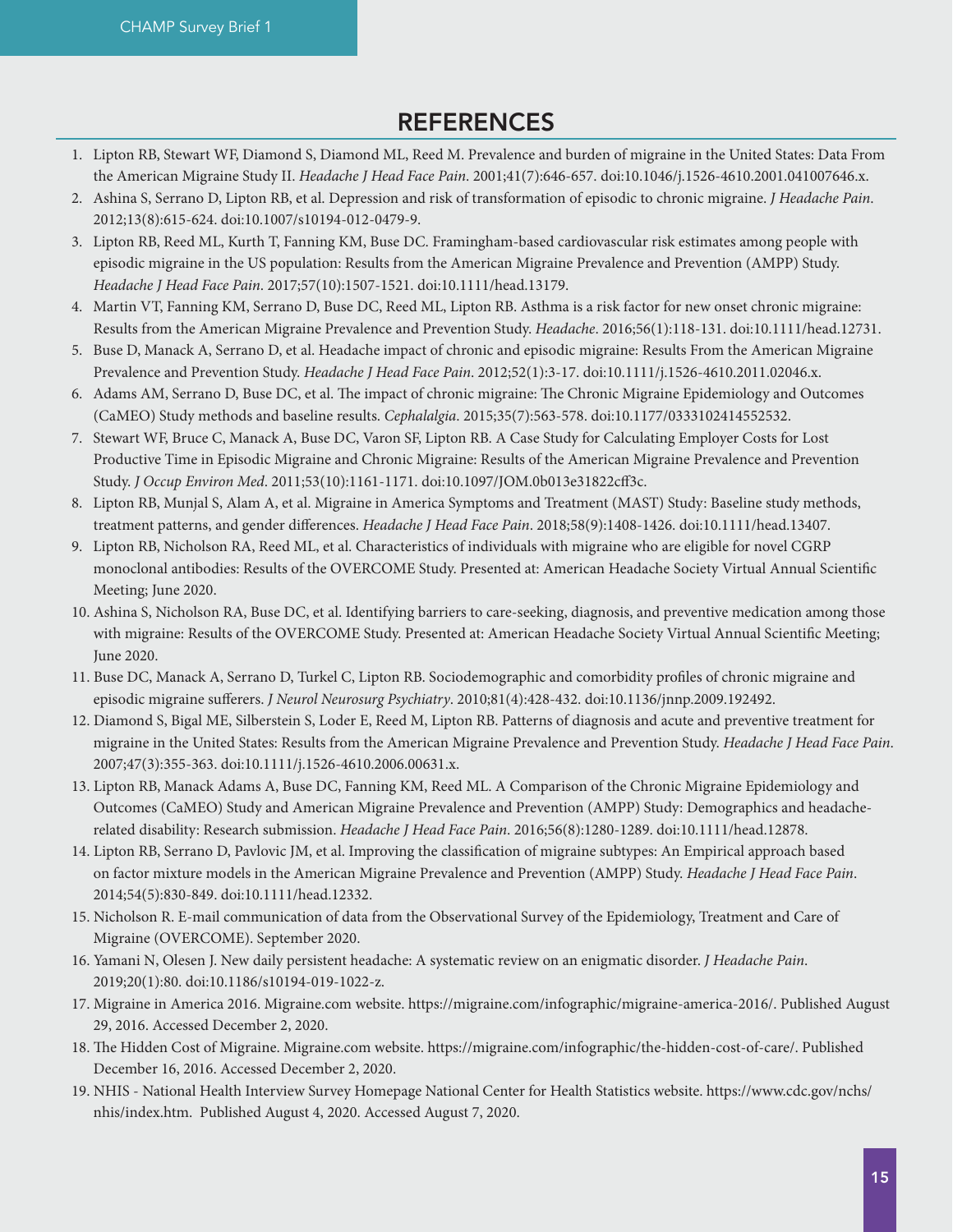- 20. NHANES About the National Health and Nutrition Examination Survey. National Center for Health Statistics website. https:// www.cdc.gov/nchs/nhanes/about\_nhanes.htm. Published January 8, 2020. Accessed August 7, 2020.
- 21. NAMCS/NHAMCS About the Ambulatory Health Care Surveys. National Center for Health Statistics website. https://www.cdc. gov/nchs/ahcd/about\_ahcd.htm. Published September 6, 2019. Accessed August 7, 2020.
- 22. Smitherman TA, Burch R, Sheikh H, Loder E. The prevalence, impact, and treatment of migraine and severe headaches in the United States: A review of statistics from national surveillance studies. *Headache J Head Face Pain*. 2013;53(3):427-436. doi:10.1111/head.12074.
- 23. Burch R, Rizzoli P, Loder E. The prevalence and impact of migraine and severe headache in the United States: Figures and trends from government health studies. *Headache J Head Face Pain*. 2018;58(4):496-505. doi:10.1111/head.13281.
- 24. Stovner L, Hagen K, Jensen R, et al. The global burden of headache: A documentation of headache prevalence and disability worldwide. *Cephalalgia*. 2007;27(3):193-210. doi:10.1111/j.1468-2982.2007.01288.x.
- 25. Sahler K. Epidemiology and cultural differences in tension-type headache. *Curr Pain Headache Rep*. 2012;16(6):525-532. doi:10.1007/s11916-012-0296-5.
- 26. Buse DC, Loder EW, Gorman JA, et al. Sex differences in the prevalence, symptoms, and associated features of migraine, probable migraine and other severe headache: results of the American Migraine Prevalence and Prevention (AMPP) Study. *Headache*. 2013;53(8):1278-1299. doi:10.1111/head.12150.
- 27. Fischera M, Marziniak M, Gralow I, Evers S. The incidence and prevalence of cluster headache: A meta-analysis of populationbased studies. *Cephalalgia*. 2008;28(6):614-618. doi:10.1111/j.1468-2982.2008.01592.x.
- 28. Gladstone J. From psychoneurosis to ICHD-2: An overview of the state of the art in post-traumatic headache. *Headache J Head Face Pain*. 2009;49(7):1097-1111. doi:10.1111/j.1526-4610.2009.01461.x.
- 29. Stovner LJ, Nichols E, Steiner TJ, et al. Global, regional, and national burden of migraine and tension-type headache, 1990–2016: A systematic analysis for the Global Burden of Disease Study 2016. *Lancet Neurol*. 2018;17(11):954-976. doi:10.1016/S1474- 4422(18)30322-3.
- 30. Steiner TJ, Stovner LJ, Vos T, Jensen R, Katsarava Z. Migraine is first cause of disability in under 50s: Will health politicians now take notice? *J Headache Pain*. 2018;19(1):17. doi:10.1186/s10194-018-0846-2.
- 31. Burish MJ, Pearson SM, Shapiro RE, Zhang W, Schor LI. Cluster headache is one of the most intensely painful human conditions: Results from the International Cluster Headache Questionnaire. *Headache J Head Face Pain*. 2020. doi:https://doi.org/10.1111/ head.14021.
- 32. Stewart WF, Lipton RB, Dowson AJ, Sawyer J. Development and testing of the Migraine Disability Assessment (MIDAS) Questionnaire to assess headache-related disability. *Neurology*. 2001;56(Supplement 1):S20-S28. doi:10.1212/WNL.56.suppl\_1. S20.
- 33. Stewart WF, Lipton RB, Celentano, David D., Reed ML. Prevalence of migraine headache in the United States: Relation to age, income, race, and other sociodemographic factors. *JAMA*. 1992;267(1):64. doi:10.1001/jama.1992.03480010072027.
- 34. Kavulich, M. E-mail communication of data from the Migraine in America survey. October 20, 2020.
- 35. Lay CL, Broner SW. Migraine in women. *Neurol Clin*. 2009;27(2):503-511. doi:10.1016/j.ncl.2009.01.002.
- 36. Peterlin BL, Gupta S, Ward TN, MacGregor A. Sex matters: Evaluating sex and gender in migraine and headache research. *Headache*. 2011;51(6):839-842. doi:10.1111/j.1526-4610.2011.01900.x.